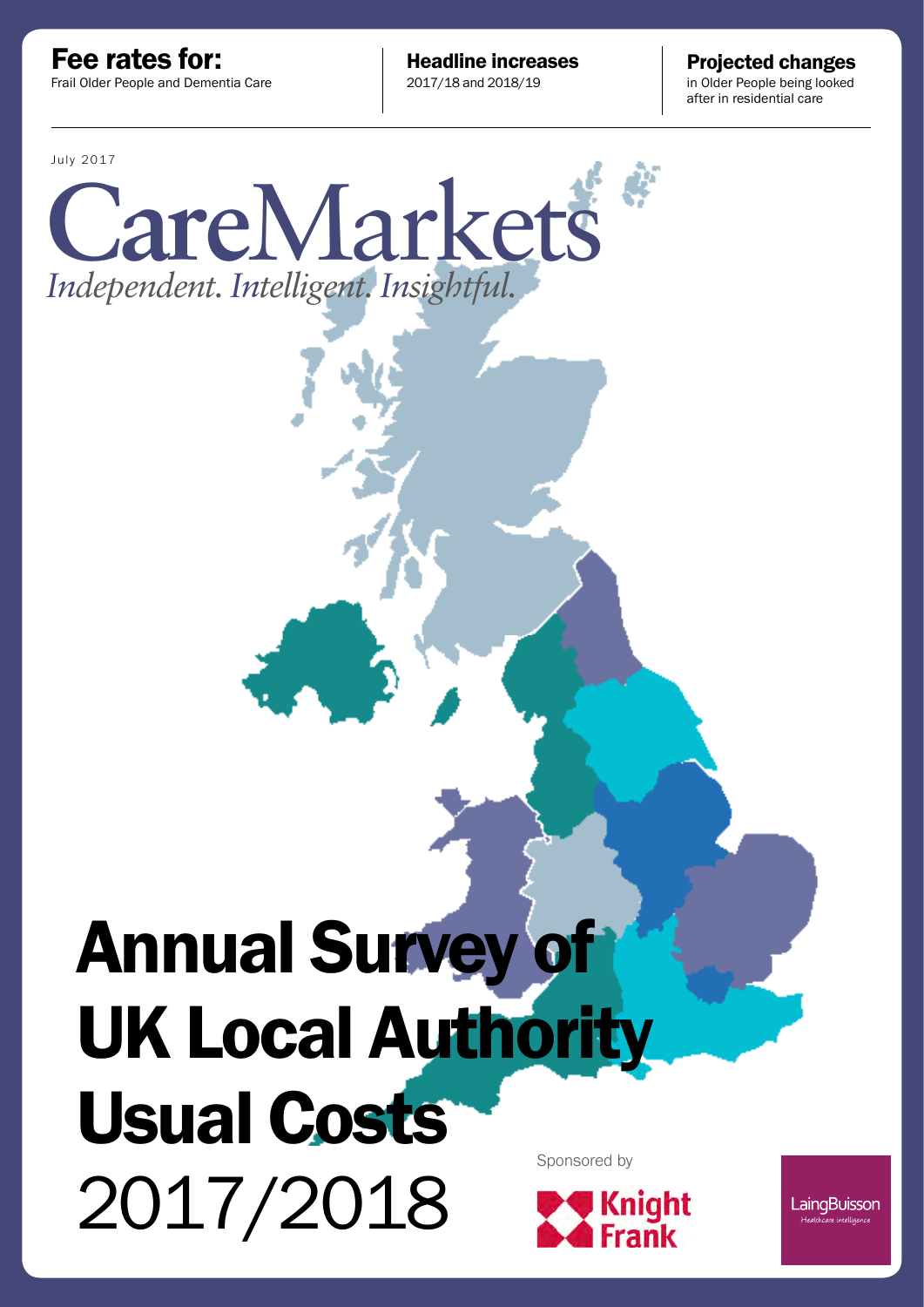A consumer website which allows users to understand who are the best providers based on quality and make an informed judgement by having access to the right facts all in one place





#### How we make a difference

Independent - we are owned by LaingBuisson, the healthcare market intelligence provider that supplies the Office for National Statistics with data on the independent healthcare market. We are not aligned with any care home provider, we do not allow advertising by any care home provider on our home page and we are endorsed by organisations such as Age UK and Your Care Rating

Impartial – we don't use TripAdvisor type rankings. We use data from LaingBuisson, the Care Quality Commission, NHS Choices, Your Care Rating, Food Standards Agency and Health & Safety Executive. We do this because judging the quality of care is not as straightforward as judging the quality of a restaurant or hotel – it is complex and emotional and we therefore focus on objective, moderated facts and the views of experts in care

**Real-time** – our website is linked directly to the underlying databases so if anything changes, our website updates itself immediately so you always have the latest and most accurate view on any home

Supported by







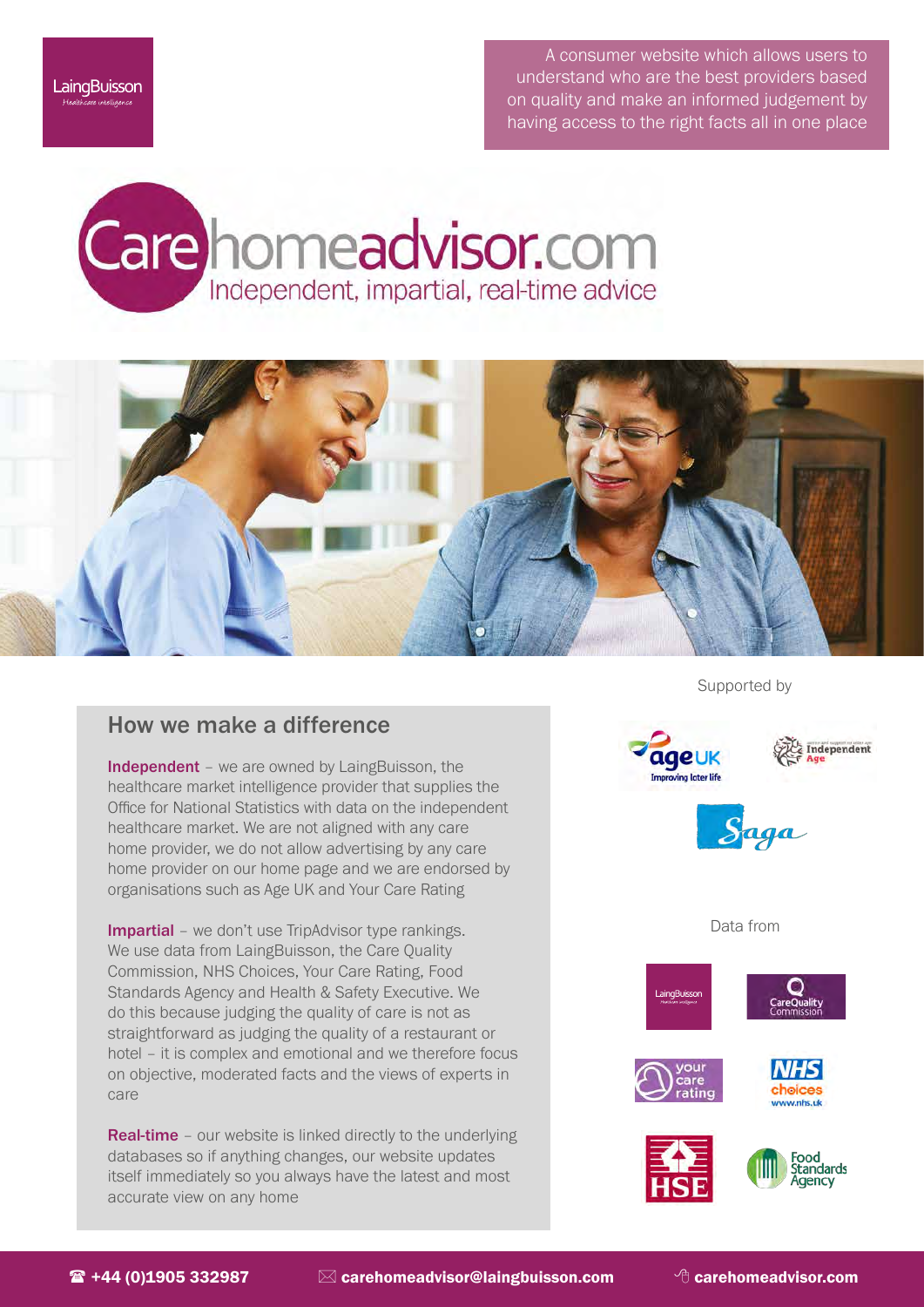### Care Markets and LaingBuisson

Annual Survey Of UK Local Authority Usual Costs 2017/2018

Care Markets has conducted its annual survey of local authority fee rates for nursing and residential care every year since the community care reforms were introduced in 1993. Published alongside expert analysis in the pages of LaingBuisson's social care news magazine, this exercise has become a well respected dataset which is used extensively by care providers and commissioners alike.

Usual Costs are defined as the gross weekly fees that local authorities are prepared to pay independent sector residential and nursing homes for the care of individuals for whom they accept financial responsibility. The survey focuses exclusively on figures for elderly care and dementia care due to the practice among other client groups to avoid usual costs as the amounts they will pay are negotiated on a case-by-case basis.

Fees are presented as a range, or as a maximum if a council pays a single rate or if they have a set ceiling. Most local authorities only operate one set of fees for both new and existing residents, although some do offer higher payments for new residents and in these cases fee information for new placements is displayed.

All fees for authorities in England and Wales include NHS Funded Nursing Care at the appropriate rates - see table key unless otherwise indicated. Additional information about the fees, e.g. details of premium payments for quality, are contained in the notes alongside each entry.

This year fee information has been supplied by 80% of the 208 local authorities in the UK.

For a full analytical breakdown of the survey results, please refer to the July 2017 edition of Care Markets where we outline trends and forecast the future of funded elderly care.

For further information and to purchase additional copies of the survey, and a range of options to purchase survey results from previous years dating back to 1996, please contact us on 020 7841 0045.



**CONTACT US** newsdesk@laingbuisson.com laingbuissonnews.com

EDITOR Eleanore Robinson eleanore.robinson@laingbuisson.com +44 (0)20 7923 5398

PUBLISHING DIRECTOR justin.merritt@laingbuisson.com +44 (0)20 7841 0049

SUBSCRIPTION SERVICES Janet Brown janet.brown@laingbuisson.com +44 (0)20 7923 5396

DISPLAY ADVERTISING sales@laingbuisson.com +44 (0)20 7841 0045

DATA ENQUIRIES data@laingbuisson.com +44 (0)20 7923 5395

Distributed with **Care**Markets July 2017

CareMarkets



Annual subscription (10 issues) Print & Online £499 Print, Online & Digital £749 +44 (0)20 7923 5390 **SUBSCRIBE NOW**





CM is published ten times a year by LaingBuisson Ltd, 29<br>Angle Gate, City Road, EC1V 2PT. +44 (0)20 7923 5390<br>Printed by Rapidity, Citybridge House, 235-245 Goswell<br>Road, London, EC1V 7JD ®LaingBuisson Limited 2017. No<br>res either the prior written permission of the publisher or a licence permitting restricted copying issued in the UK by the Copyright Licensing Agency Ltd and in the USA by the Copyright Clearance Center Inc.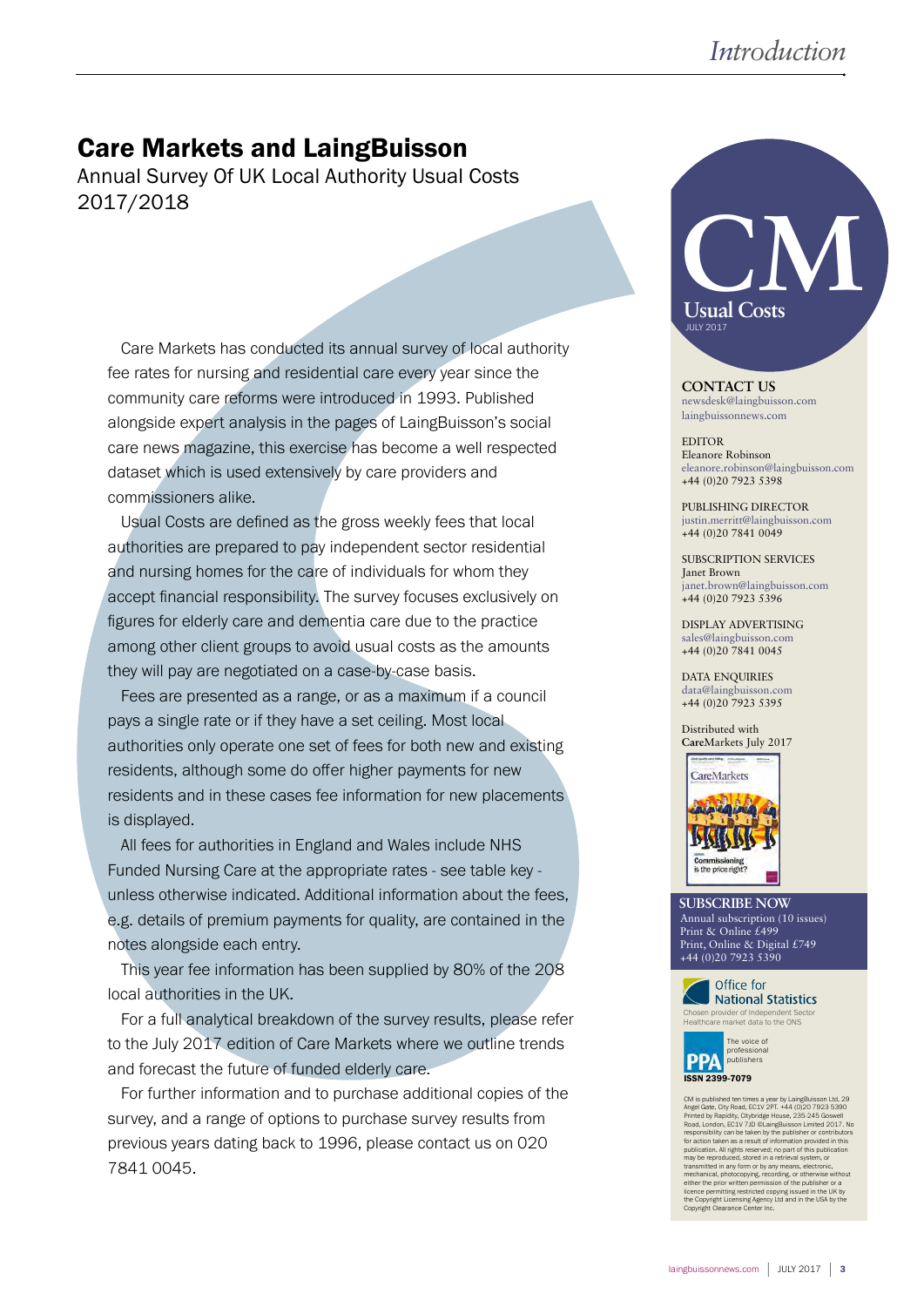LaingBuisson head of research Eleni Giatsi explains the key findings of CM's annual survey of usual costs.

# Uplift in usual costs does little more than cover NLW impact

According to CM's Annual Survey of UK Local Authority Usual Costs 2017/18, English councils have given an average uplift of 3.6%, most likely in an effort to compensate for increased payroll costs, essentially bringing about a standstill.

Of the 145 councils providing figures in the 2017/18 survey, the majority (91 CASSRs, or 63%) reported fee revisions at a rate of 3% or above.

An additional 23 increased their baseline fees by 2-2.9%. Sixteen gave uplifts below 'standstill' in margins levels, while four had made no uplift at all. The remaining councils had not defined an uplift at the time of our survey.

Operators in West Midlands can expect to receive the least uplift in the

LOCAL AUTHORITY USUAL COST FEE INCREASES

UK, at 2.06% on average, whereas their counterparts in east of England will be receiving an inflation-busting rise of 5.77%.

Among placements for older people, Hampshire reported the lowest residential care fee at £357 per week, with Wiltshire offering the highest maximum rate at £1,852 per week.

With regards to nursing care, Merton Council in Greater London pays the highest fee rate for its placements, up to £1,456 per week, while Wiltshire paid the lowest minimum at £362 per week.

For dementia patients, prices paid by local authorities for residential care ranged from a mere £366 (Dorset) to £1,226 (Islington Borough Council). Islington reportedly also paid the lowest fee for nursing care for dementia (£426), while at the other end of the spectrum Bracknell Forest offered more than triple that amount (£1,505), making it the highest paying council in that category.

The exclusive survey found that 27.6% of responding councils expected a drop in the numbers of older people supported by the end of the year, presumably due to some people requiring care being redirected towards homecare or supported living as an alternative to registered care homes. The majority (42.5%) of councils projected an increase in care home placements during 2016/17. The remaining respondents indicated they didn't expect any changes.

The introduction of the National Living Wage (NLW) has been the cause of much concern for providers.

Without mitigation, gross margins of



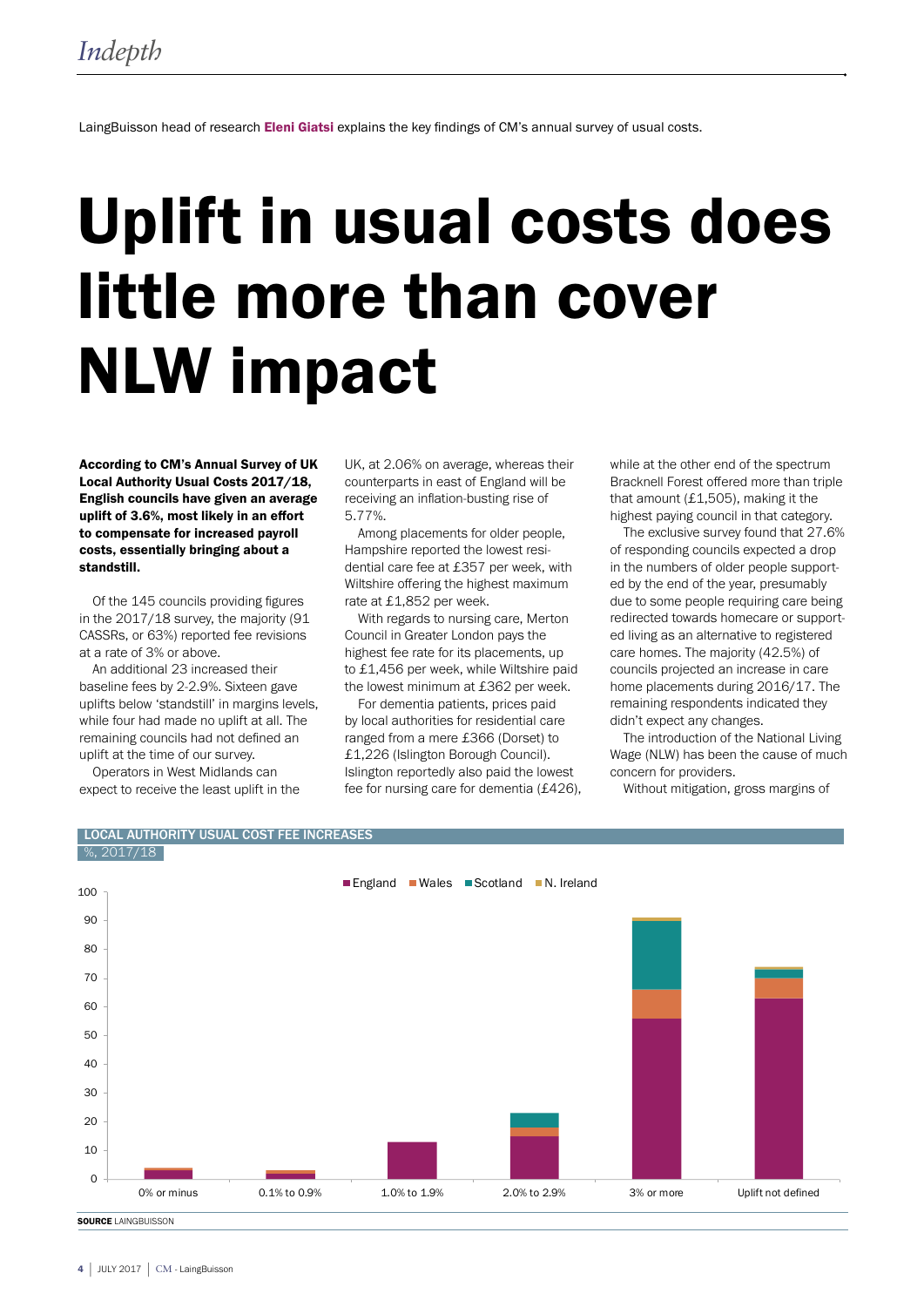#### **Scotland**

Min avg nursing fee: £658 Max avg nursing fee: £700 Min avg residential fee: £563 Max avg residential fee: £577

### Northern Ireland

Min avg fee: £514 Max avg fee: £648 (both nursing and residential)

#### North West

Min avg nursing feet £613 Max avg nursing fee: £643 Min avg residential fee: £433 Max avg residential fee: £481

**Wales** 

Min avg nursing fee: £697 Max avg nursing fee: £733 Min avg residential fee: £512

Max avg residential fee: £560

### **North East**

Min avg nursing fee: £642 Max avg nursing fee: £707

Min avg residential fee: £461 Max avg residential fee: £526

#### Yorkshire & the Humber

Min avg nursing fee: £621 Max avg nursing fee: £628

Min avg residential fee: £442 Max avg residential fee: £465

#### **East Midlands**

Min avg nursing fee: £646 Max avg nursing fee: £666

Min avg residential fee: £446 Max avg residential fee: £496

#### **East of England**

Min avg nursing fee: £644 Max avg nursing fee: £692 Min avg residential fee: £467

Max avg residential fee: £505

## **West Midlands**

Min avg nursing fee: £571 Max avg nursing fee: £626

Min avg residential fee: £409 Max avg residential fee: £443

.5

#### **South West**

Min avg nursing fee: £633 Max avg nursing fee: £751

Min avg residential fee: £446 Max avg residential fee: £667

#### **South East**

Min avg nursing fee: £703 Max avg nursing fee: £906

Min avg residential fee: £497 Max avg residential fee: £733

#### London

Min avg nursing fee: £651 Max avg nursing fee: £821

Min avg residential fee: £468 Max avg residential fee: £806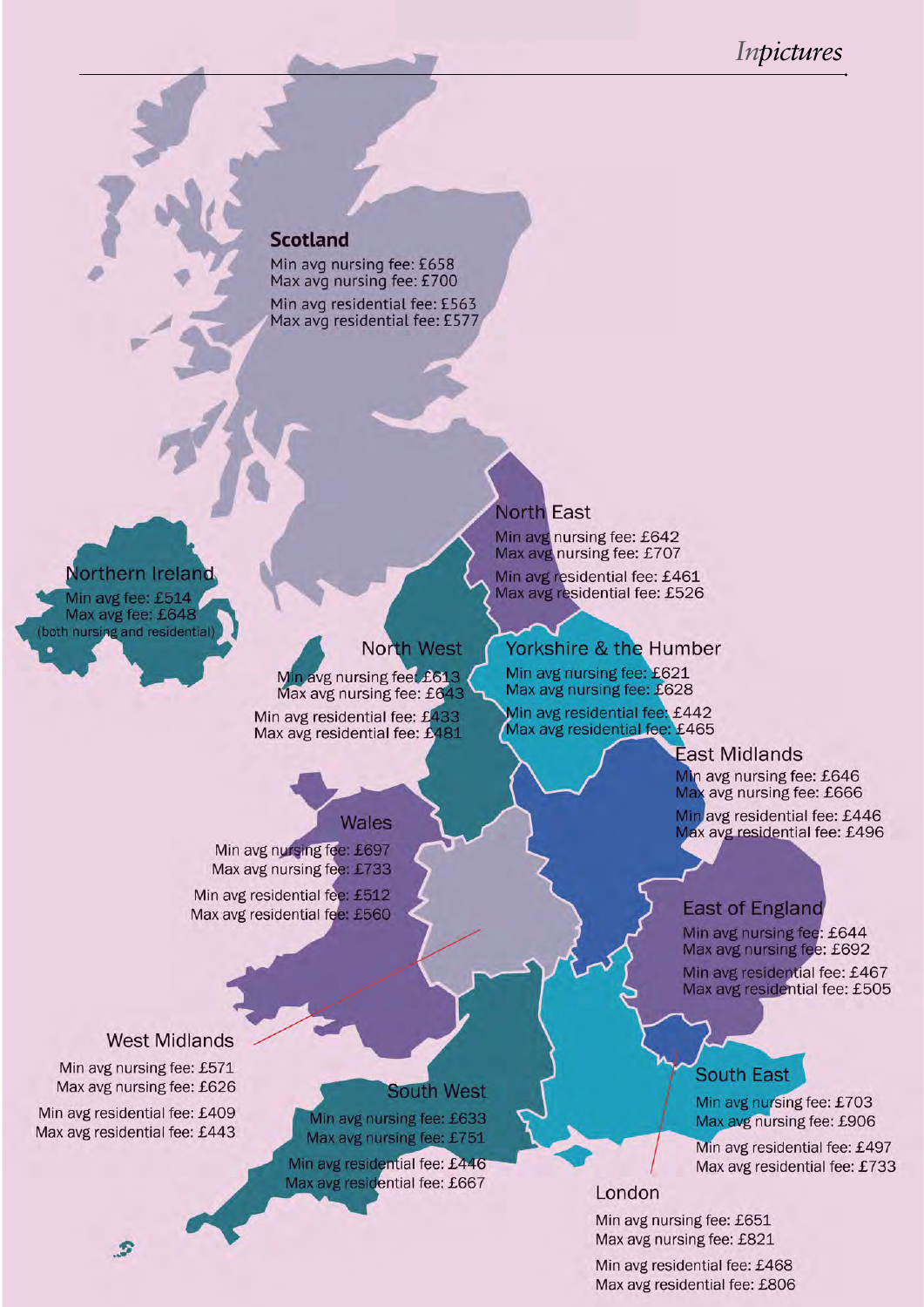#### USUAL COSTS - RESIDENTIAL CARE FOR FRAIL OLDER PEOPLE

WEEKLY FIGURE, £



care homes for older people would take a hit.

LaingBuisson's Care Cost Benchmarks model estimates that care homes with high exposure to public pay would require an average 3.5% increase in fees in order to maintain operating profit margins as they were. An average uplift of 3.6% in English council fees is therefore a positive development, but it doesn't allow a lot of 'breathing room'.

In the context of the funding shortfall, the precise size of which is still being debated, and providers handing back

contracts, there are signs that the funds raised through the social care precept are being reflected in the rates councils' pay and the National Living Wage (NLW) is being factored in.

But the figures do indicate that maintaining a status quo in terms of fees paid

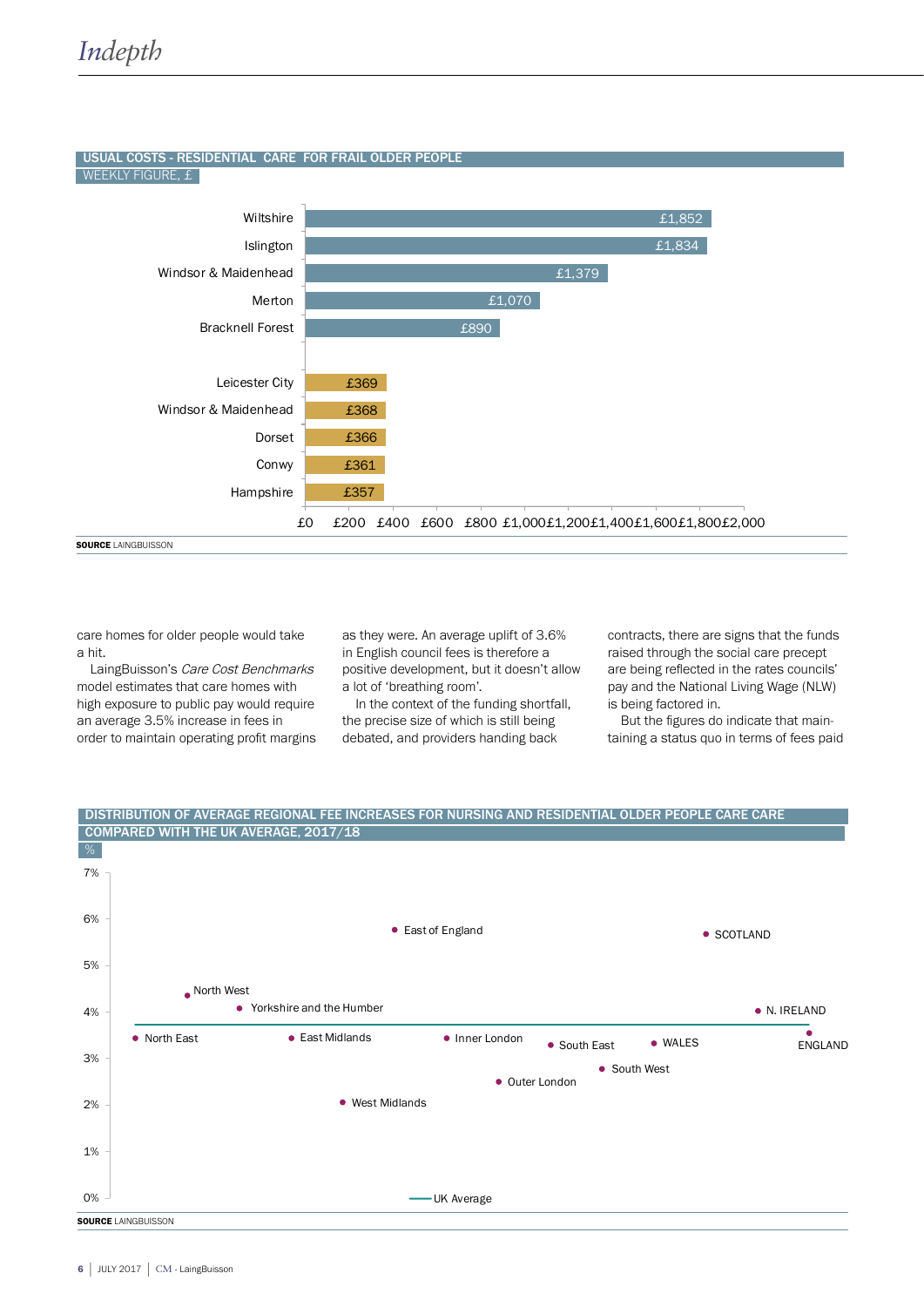#### USUAL COSTS - NURSING CARE FOR FRAIL OLDER PEOPLE WEEKLY FIGURE, £



for publicly-funded residents is the best that local authorities can currently offer.

Looking forward, LaingBuisson's head of research Eleni Giatsi said: 'We expect the sector will continue to be challenged by expected payroll cost inflation of 6% a year as NLW moves towards the £9.00

per hour target in 2020/21.'

LaingBuisson founding William Laing added: 'Being margin neutral, nationally, this year's fee uplifts could have been worse. But they do nothing to roll back the real terms loss in fee value over six years of austerity.

'With exceptions, therefore, council fees remain unsustainably low and with no light as yet at the end of the tunnel we can expect the slow loss of care home capacity to continue.'

**CM**

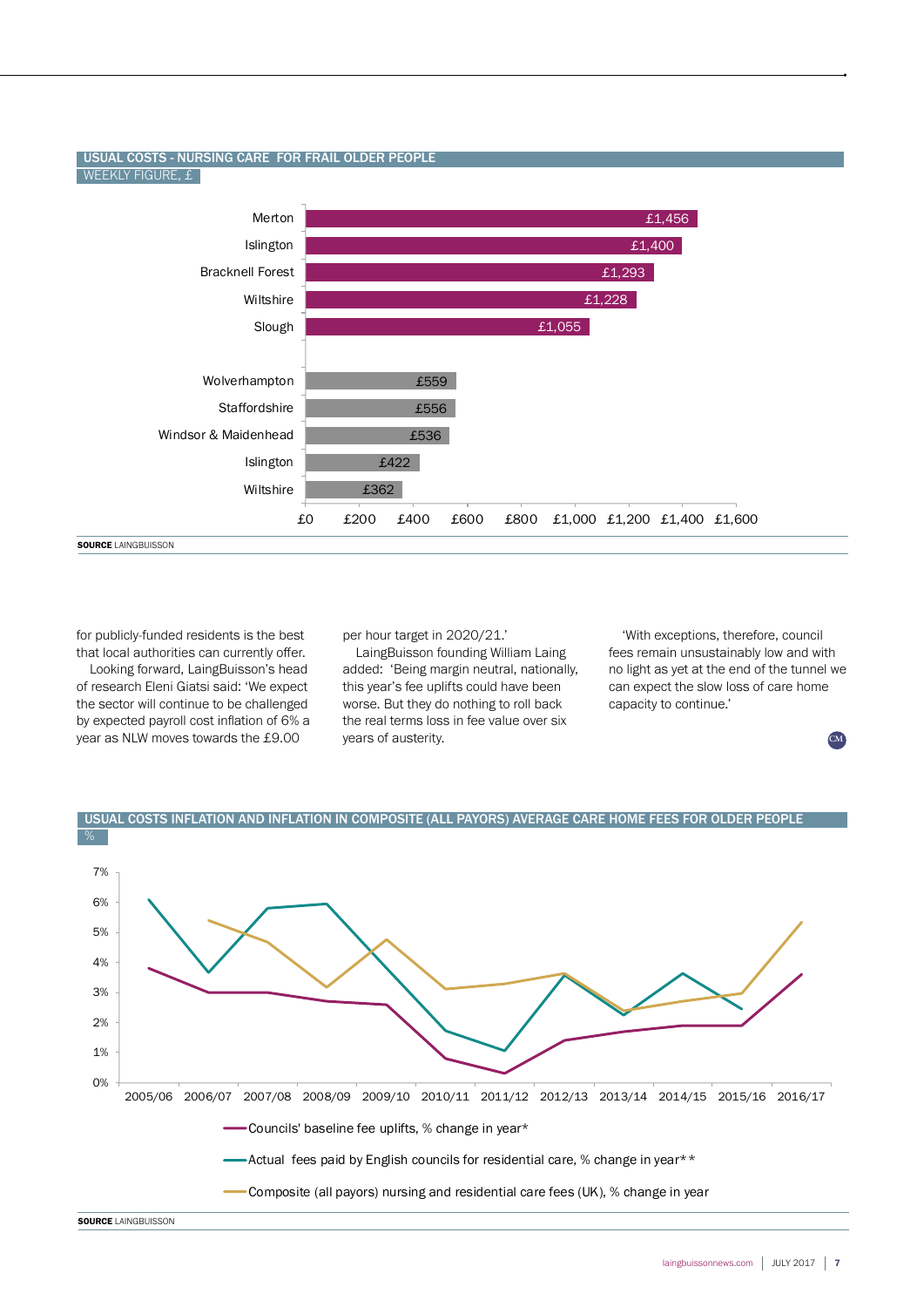|                            |                              | N Nursing Home                                             |                                                                                                                                                                                                                                                                                                                                                                                                                                                                                                                                                                     | CCG Clinical Commissioning Group                                                                                                    |                |                                               |                                  |                                   | NHS FNC NHS Funded Nursing Care                                                                                                                      |
|----------------------------|------------------------------|------------------------------------------------------------|---------------------------------------------------------------------------------------------------------------------------------------------------------------------------------------------------------------------------------------------------------------------------------------------------------------------------------------------------------------------------------------------------------------------------------------------------------------------------------------------------------------------------------------------------------------------|-------------------------------------------------------------------------------------------------------------------------------------|----------------|-----------------------------------------------|----------------------------------|-----------------------------------|------------------------------------------------------------------------------------------------------------------------------------------------------|
|                            |                              | R Residential Home                                         |                                                                                                                                                                                                                                                                                                                                                                                                                                                                                                                                                                     |                                                                                                                                     |                | England                                       | £155.05 per week                 | Wales                             | £149.67 per week                                                                                                                                     |
|                            |                              |                                                            |                                                                                                                                                                                                                                                                                                                                                                                                                                                                                                                                                                     |                                                                                                                                     |                | Northern Ireland                              | £100 per week                    | Scotland                          | £249 per week (£171 personal care / £78 Free Nursing Allowance                                                                                       |
|                            |                              |                                                            |                                                                                                                                                                                                                                                                                                                                                                                                                                                                                                                                                                     |                                                                                                                                     |                |                                               |                                  |                                   |                                                                                                                                                      |
|                            |                              | FRAIL OLDER PEOPLE                                         | NHS FNC paid                                                                                                                                                                                                                                                                                                                                                                                                                                                                                                                                                        | <b>DEMENTIA</b>                                                                                                                     | NHS FNC paid   | FRAIL OLDER PEOPLE                            | <b>DEMENTIA</b>                  | Projected % change                |                                                                                                                                                      |
| Authority                  | Reg.                         | $\pounds / \mathsf{w} \mathsf{k}$                          | direct to care                                                                                                                                                                                                                                                                                                                                                                                                                                                                                                                                                      | $\pounds / \mathsf{wk}$                                                                                                             | direct to care | Headline % fee increase                       | Headline % fee increase          | in older people                   | Notes                                                                                                                                                |
|                            |                              | max<br>$\widetilde{\mathsf{min}}$                          | home by LA                                                                                                                                                                                                                                                                                                                                                                                                                                                                                                                                                          | max<br>$\frac{c}{\overline{E}}$                                                                                                     | home by LA     | 2018/19<br>2017/18                            | 2017/18 2018/19                  | in care homes at<br>financial y/e |                                                                                                                                                      |
| NORTH EAST                 |                              |                                                            |                                                                                                                                                                                                                                                                                                                                                                                                                                                                                                                                                                     |                                                                                                                                     |                |                                               |                                  |                                   |                                                                                                                                                      |
| Darlington                 | $\,$ $\,$                    | £662.05<br>£578.05                                         | $\mathbb Z$                                                                                                                                                                                                                                                                                                                                                                                                                                                                                                                                                         | £672.05<br>£588.05                                                                                                                  | $\mathbb Z$    | 2.44%                                         | 2.39%                            | 0.00%                             | £10.00 supplement for Dementia.                                                                                                                      |
|                            | $\simeq$                     | £507.00<br>£423.00                                         |                                                                                                                                                                                                                                                                                                                                                                                                                                                                                                                                                                     | £517.00<br>£433.00                                                                                                                  |                | 2.44%                                         | 2.39%                            |                                   |                                                                                                                                                      |
| Durham                     | $\vert z \vert$<br>$\simeq$  | $\pounds 715.15$<br>£534.81<br>£450.34<br>£630.06          |                                                                                                                                                                                                                                                                                                                                                                                                                                                                                                                                                                     | £630.06<br>£470.32                                                                                                                  |                | 3.87%                                         | 3.87%<br>3.87%                   |                                   |                                                                                                                                                      |
| Gateshead                  | z <br>$\simeq$               | £706.05<br>£632.05<br>£477.00                              | $\left. \right. \left. \right. \left. \right. \left. \right. \left. \right. \left. \left. \right. \left. \right. \left. \left. \right. \right. \left. \left. \right. \left. \left. \right. \right. \left. \left. \right. \left. \right. \left. \left. \right. \right. \left. \left. \right. \left. \left. \right. \right. \left. \left. \right. \right. \left. \left. \right. \right. \left. \left. \right. \left. \left. \right. \right. \left. \left. \right. \right. \left. \left. \right. \left. \left. \right. \right. \left. \left. \right. \right. \left. \$ | $\frac{\begin{array}{r}\n 6715.15 \\ \hline\n 4554.55 \\ \hline\n 6725.05 \\ \hline\n 6570.00\n \end{array}}$<br>£646.05<br>£491.00 | $\succ$        | $\frac{3.87\%}{5.22\%}$<br>3.47%              | 4.66%<br>5.14%                   |                                   | Quality Band System, with providers paid in 3 bands, depending on quality rating.                                                                    |
| Hartlepool                 | $\,$ $\,$<br>$\simeq$        |                                                            |                                                                                                                                                                                                                                                                                                                                                                                                                                                                                                                                                                     |                                                                                                                                     |                |                                               |                                  |                                   |                                                                                                                                                      |
| Middlesbrough              | $\mathsf{z}$<br>$\simeq$     | £831.30<br>£520.00<br>£479.00<br>£790.30                   | $\succ$                                                                                                                                                                                                                                                                                                                                                                                                                                                                                                                                                             | £831.30<br>£479.00<br>£790.30                                                                                                       | $\succ$        | 2.25%<br>2.99%                                | 2.30%<br>2.99%                   |                                   | Five quality dependable fee bands are applicable to residential care.                                                                                |
| Newcastle upon Tyne        | $\vert z \vert$<br>$\propto$ | £717.41<br>£562.36<br>£485.72<br>£640.77                   | $\succ$                                                                                                                                                                                                                                                                                                                                                                                                                                                                                                                                                             | £520.00<br>£584.59<br>£660.56<br>£505.51                                                                                            | $\succ$        | 5.00%<br>5.00%<br>5.03%<br>5.03%              | 5.00%<br>5.00%<br>5.03%<br>5.03% | 0.00%                             |                                                                                                                                                      |
| North Tyneside             | $\,$ $\,$<br>$\simeq$        |                                                            |                                                                                                                                                                                                                                                                                                                                                                                                                                                                                                                                                                     |                                                                                                                                     |                |                                               |                                  |                                   |                                                                                                                                                      |
| Northumbria                | $\,$ $\,$                    | £662.69<br>£611.91                                         |                                                                                                                                                                                                                                                                                                                                                                                                                                                                                                                                                                     | £690.55<br>£638.93                                                                                                                  |                | 3.27%                                         | 3.28%                            |                                   |                                                                                                                                                      |
|                            | $\,$ $\,$<br>$\simeq$        | £507.64<br>£456.86                                         |                                                                                                                                                                                                                                                                                                                                                                                                                                                                                                                                                                     | £523.74<br>£472.73                                                                                                                  |                | 3.27%<br>4.00%                                | 4.00%<br>3.29%                   |                                   |                                                                                                                                                      |
| Redcar & Cleveland         | $\simeq$                     |                                                            |                                                                                                                                                                                                                                                                                                                                                                                                                                                                                                                                                                     |                                                                                                                                     |                | 4.00%                                         | 4.00%                            |                                   | At the time of publication, Usual Costs for Redcar & Cleveland had not been finalised, but a 4%<br>increase is expected.                             |
| South Tyneside             | $\,$ $\,$<br>$\simeq$        |                                                            |                                                                                                                                                                                                                                                                                                                                                                                                                                                                                                                                                                     |                                                                                                                                     |                |                                               |                                  |                                   | At the time of publication, Usual Costs for South Tyneside had not been set.                                                                         |
| Stockton on Tees           | $\vert z \vert$<br>$\simeq$  | £651.05<br>£496.00<br>£609.05<br>£454.00                   | $\succ$                                                                                                                                                                                                                                                                                                                                                                                                                                                                                                                                                             | £683.05<br>£640.05<br>£485.00                                                                                                       | $\succ$        | $\frac{1.59\%}{2.38\%}$                       | $\frac{1.67\%}{2.44\%}$          | $3.00% +$                         | Three different fee bands are used based on the environmental standards within a home.                                                               |
| Sunderland                 | $\mathbb{Z} \mid \mathbb{C}$ |                                                            | $\succ$                                                                                                                                                                                                                                                                                                                                                                                                                                                                                                                                                             |                                                                                                                                     | $\succ$        |                                               |                                  |                                   | At the time of publication, Usual Costs for Sunderland had not been set.                                                                             |
| <b>NORTH WEST</b>          |                              |                                                            |                                                                                                                                                                                                                                                                                                                                                                                                                                                                                                                                                                     |                                                                                                                                     |                |                                               |                                  |                                   |                                                                                                                                                      |
| Blackburn with<br>Darwen   | $\,$ $\,$<br>$\simeq$        | £664.61<br>£466.91<br>£586.24                              | $\succ$                                                                                                                                                                                                                                                                                                                                                                                                                                                                                                                                                             | £691.84<br>£466.91<br>£662.30<br>£391.86                                                                                            |                | 2.85%<br>4.10%                                | 2.94%<br>4.10%                   |                                   |                                                                                                                                                      |
| Blackpool                  | $\simeq$<br> z               | $\frac{£615.93}{£460.88}$<br>£391.86<br>£575.12<br>£420.07 | z                                                                                                                                                                                                                                                                                                                                                                                                                                                                                                                                                                   | £615.93<br>£615.93<br>£420.07                                                                                                       | z              | 4.22%<br>4.22%                                | 4.34%<br>4.22%                   |                                   |                                                                                                                                                      |
| Bolton                     | z <br>$\simeq$               | £655.05<br>£605.05                                         | $\succ$                                                                                                                                                                                                                                                                                                                                                                                                                                                                                                                                                             | £655.05<br>£655.05                                                                                                                  | $\rightarrow$  | 10.73%<br>8.27%                               | 8.08%<br>8.08%                   |                                   | The council operates a scheme called the Care Home Excellence Scheme which pays an additional<br>£10.00 per bed per week to participating providers. |
| Bury                       | $\,$ $\,$<br>$\simeq$        |                                                            |                                                                                                                                                                                                                                                                                                                                                                                                                                                                                                                                                                     |                                                                                                                                     |                |                                               |                                  |                                   | At the time of publication, Usual Costs for Bury had not been set                                                                                    |
| Cheshire East              | z<br>$\simeq$                |                                                            |                                                                                                                                                                                                                                                                                                                                                                                                                                                                                                                                                                     |                                                                                                                                     |                |                                               |                                  |                                   |                                                                                                                                                      |
| Cheshire West &<br>Chester | $\simeq$<br>$\,$ $\,$        | £628.70<br>£419.42                                         | $\mathbb Z$                                                                                                                                                                                                                                                                                                                                                                                                                                                                                                                                                         | £649.27<br>£478.10                                                                                                                  | $\mathbb Z$    | 8.78%<br>6.86%                                | 3.37%<br>0.00%                   |                                   |                                                                                                                                                      |
| Cumbria                    | $\simeq$<br>$\,$ $\,$        | £659.00<br>£508.00                                         |                                                                                                                                                                                                                                                                                                                                                                                                                                                                                                                                                                     | £722.00<br>£555.00                                                                                                                  |                |                                               | 3.15%                            |                                   |                                                                                                                                                      |
| Halton                     | $\,$ $\,$<br>$\simeq$        | £585.72<br>£403.03                                         |                                                                                                                                                                                                                                                                                                                                                                                                                                                                                                                                                                     | £650.33<br>£475.19                                                                                                                  |                | $\frac{3.19\%}{3.00\%}$<br>$\frac{8}{3.00\%}$ | 3.00%<br>3.00%                   |                                   |                                                                                                                                                      |
| Knowsley                   | z<br>$\simeq$                |                                                            |                                                                                                                                                                                                                                                                                                                                                                                                                                                                                                                                                                     |                                                                                                                                     |                |                                               |                                  |                                   |                                                                                                                                                      |
| Lancashire                 | $\, \geq$<br>$\simeq$        | £660.55<br>£499.76<br>£650.55<br>£434.10                   | z                                                                                                                                                                                                                                                                                                                                                                                                                                                                                                                                                                   | £749.49<br>£535.38<br>£739.49<br>£525.38                                                                                            |                | 4.80%<br>$4.80\%$<br>4.17%<br>4.17%           | 4.80%<br>4.80%<br>4.17%<br>4.17% | 4.80%                             | There is a £10.00 room premium for rooms meeting minimum CQC standards.                                                                              |
| Liverpool                  | $\,$ $\,$                    |                                                            | $\succ$                                                                                                                                                                                                                                                                                                                                                                                                                                                                                                                                                             |                                                                                                                                     | $\succ$        |                                               |                                  | 1.00%                             | At the time of publication, Usual Costs for Liverpool had not been set.                                                                              |
| Manchester                 | $\alpha \geq \alpha$         |                                                            |                                                                                                                                                                                                                                                                                                                                                                                                                                                                                                                                                                     |                                                                                                                                     |                |                                               |                                  |                                   |                                                                                                                                                      |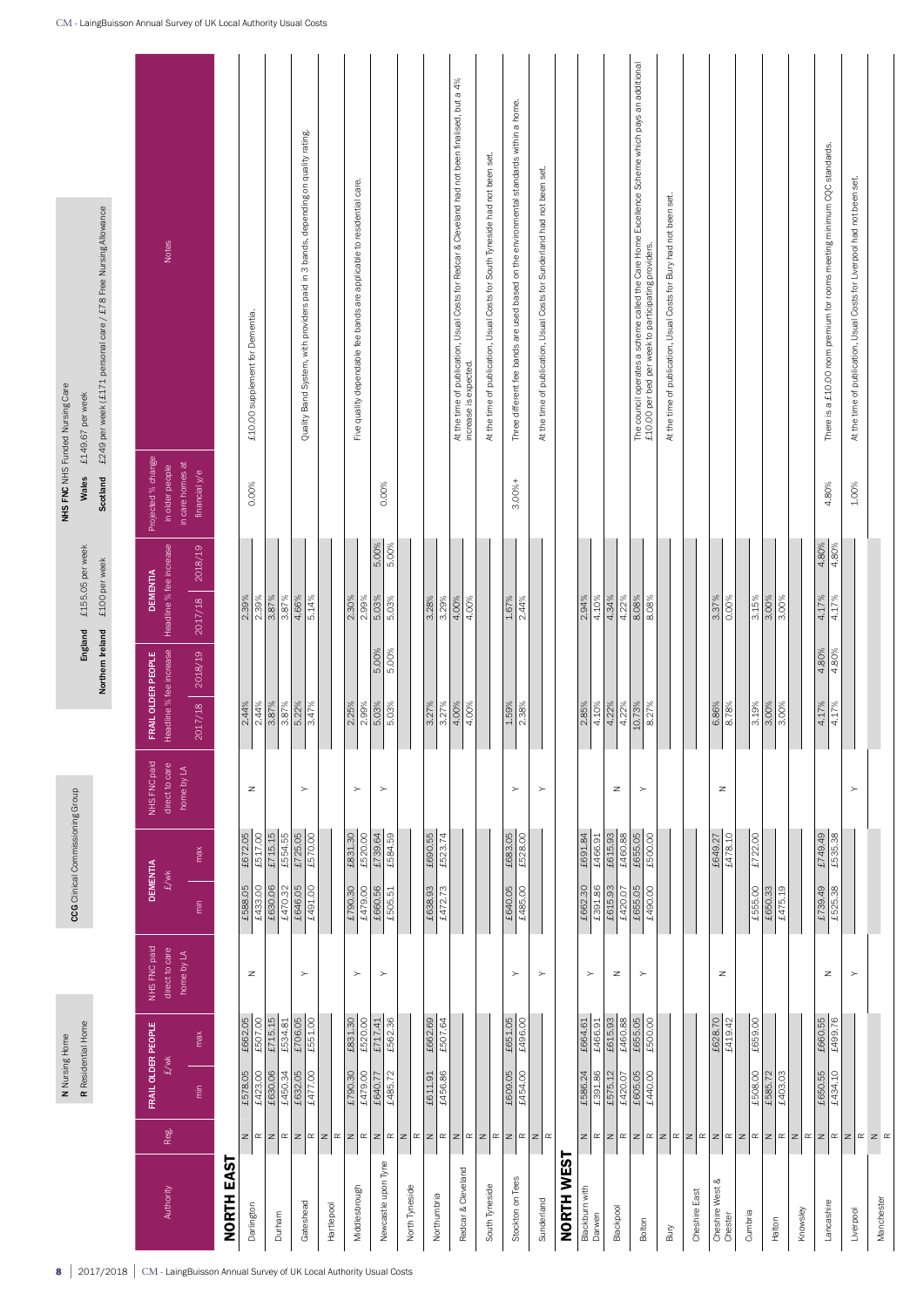| Notes                                                 |                                   |                    |                                          |                    |                    |           |          | At the time of publication, Usual Costs for Sefton had not been set. | At the time of publication, Usual Costs for Stockport had not been set. | Maximum fees are enhanced rates where providers are able to prove certain criteria is being met. |                    | An additional £35 per week is paid for respite placements. |                    | Wigan has a fee banding structure for standard in-borough residential and nursing placements, based<br>on assessed need. From 2016/17 to 2017/18, these bandings have been increased by 3-5% to reflect<br>a celling on the rates pa |         |                                          |            |             |         |                               | The minimum price is for shared room occupancy; the maximum price is based on single room | occupancy                     |                          |                             |                                      | Dementia fees include an additional £20, eligible to homes participating in the Dementia Care Fee<br>Rate Scheme. | Fees are set in accordance with Leeds' framework contract cycle which runs from December to<br>December each year. Fees for December 2016 - December 2017 are yet to be agreed. |                    |                    |                                          |           | The following formula will be used to calculate inflation awards for the financial year 2018/19: Residential<br>- 45% of increase in living wage expressed as a percentage. 55% of actual CPI as at the previous 31<br>December. Nur<br>previous 31 December. Workplace pensions additional 1% added to living wage |         |           |                                          |         |                               |                    |
|-------------------------------------------------------|-----------------------------------|--------------------|------------------------------------------|--------------------|--------------------|-----------|----------|----------------------------------------------------------------------|-------------------------------------------------------------------------|--------------------------------------------------------------------------------------------------|--------------------|------------------------------------------------------------|--------------------|--------------------------------------------------------------------------------------------------------------------------------------------------------------------------------------------------------------------------------------|---------|------------------------------------------|------------|-------------|---------|-------------------------------|-------------------------------------------------------------------------------------------|-------------------------------|--------------------------|-----------------------------|--------------------------------------|-------------------------------------------------------------------------------------------------------------------|---------------------------------------------------------------------------------------------------------------------------------------------------------------------------------|--------------------|--------------------|------------------------------------------|-----------|---------------------------------------------------------------------------------------------------------------------------------------------------------------------------------------------------------------------------------------------------------------------------------------------------------------------|---------|-----------|------------------------------------------|---------|-------------------------------|--------------------|
| Projected % change<br>in older people                 | in care homes at<br>financial y/e |                    |                                          |                    |                    |           |          |                                                                      |                                                                         | 0.00%                                                                                            |                    | 3.00%                                                      |                    |                                                                                                                                                                                                                                      |         |                                          |            |             |         |                               | $(8.00\%)$                                                                                |                               | $(8.00\%)$               |                             |                                      |                                                                                                                   |                                                                                                                                                                                 |                    |                    |                                          |           | 0.00%                                                                                                                                                                                                                                                                                                               |         |           | 2.00%                                    |         | 0.00%                         |                    |
| Headline % fee increase<br><b>DEMENTIA</b>            | 2018/19<br>2017/18                | 4.35%              | 4.71%<br>3.31%                           | 4.84%              | 3.51%              | 2.42%     | 2.42%    |                                                                      |                                                                         | 2.07%<br>2.76%                                                                                   | 3.20%              | 5.00%<br>5.03%<br>3.20%                                    | 5.00%<br>4.97%     |                                                                                                                                                                                                                                      | 4.38%   | 6.55%                                    |            | 8.73%       | 3.86%   |                               | 8.00%                                                                                     | 6.00%<br>8.00%                | 6.00%                    | 2.98%<br>2.98%              |                                      | 2.83%<br>3.09%                                                                                                    |                                                                                                                                                                                 |                    | 2.78%              | 2.23%<br>2.23%                           | 3.50%     | 3.20%                                                                                                                                                                                                                                                                                                               | 0.00%   | 3.54%     | 3.14%<br>3.06%                           | 3.00%   | 3.00%                         | 5.17%<br>14.68%    |
| Headline % fee increase<br>FRAIL OLDER PEOPLE         | 2018/19<br>2017/18                | 5.06%              | 4.71%<br>4.71%                           | 4.92%              | 3.42%              | 2.42%     | 2.42%    |                                                                      |                                                                         | 2.08%<br>2.56%                                                                                   | 3.20%              | 5.00%<br>4.93%<br>3.20%                                    | 5.00%<br>5.03%     | 3.00%<br>3.00%                                                                                                                                                                                                                       | 4.38%   | 4.33%                                    |            | 2.56%       | 3.86%   | 3.96%<br>4.06%                | 8.00%                                                                                     | 6.00%<br>8.00%                | 6.00%                    | 2.98%<br>2.98%              |                                      | 2.94%<br>3.23%                                                                                                    |                                                                                                                                                                                 | 3.10%              | 3.10%              | 2.44%<br>2.44%                           | 3.50%     | 3.20%                                                                                                                                                                                                                                                                                                               | 3.56%   | 3.59%     | 3.14%<br>3.14%                           | 3.00%   | 3.00%                         | $1.86\%$<br>12.60% |
| NHS FNC paid<br>direct to care                        | home by LA                        |                    | $\mathbb Z$                              |                    |                    | z         |          | $\succ$                                                              |                                                                         | $\succ$                                                                                          |                    | $\succ$                                                    |                    |                                                                                                                                                                                                                                      |         | z                                        |            |             |         |                               | z                                                                                         |                               | z                        | $\succ$                     |                                      |                                                                                                                   |                                                                                                                                                                                 |                    |                    | $\succ$                                  |           | $\mathbb Z$                                                                                                                                                                                                                                                                                                         |         |           | z                                        |         | $\,$ $\,$                     |                    |
| <b>DEMENTIA</b><br>$\pounds/\mathsf{w} \mathsf{k}$    | max<br>$\frac{1}{2}$              | £525.00<br>£460.00 | £605.05<br>£457.00<br>£605.05<br>£457.00 | £705.05<br>£689.05 | £539.00<br>£523.00 | £597.12   | £442.07  |                                                                      |                                                                         | £719.35<br>£560.00<br>£680.05<br>£521.00                                                         | £692.01<br>£692.01 | £720.05<br>£481.78<br>£676.05<br>£436.21                   | £551.00<br>£484.00 |                                                                                                                                                                                                                                      |         | £632.05<br>£488.00<br>£632.05<br>£488.00 |            | £605.98     | £450.93 |                               | £691.89<br>£669.95                                                                        | £515.39<br>£493.45            | £670.70<br>£465.36       | £661.64<br>£506.59          |                                      | £688.83<br>£519.27<br>£660.09<br>£490.53                                                                          |                                                                                                                                                                                 |                    | £514.92<br>£484.50 | £647.24<br>£492.19<br>£627.24<br>£472.19 | £662.48   | £515.76                                                                                                                                                                                                                                                                                                             | £673.05 | £467.00   | £608.05<br>£438.00<br>£588.05<br>£434.00 | £634.05 | £634.05<br>£479.00<br>£479.00 | £718.78<br>£527.88 |
| NHS FNC paid<br>direct to care                        | home by LA                        |                    | $\mathbb Z$                              |                    | $\left. \right.$   | Z         |          | $\succ$                                                              |                                                                         | $\succ$                                                                                          |                    | $\succ$                                                    |                    | $\succ$                                                                                                                                                                                                                              |         | z                                        |            |             |         |                               | $\mathbb Z$                                                                               |                               | $\mathsf z$              | $\succ$                     |                                      |                                                                                                                   |                                                                                                                                                                                 |                    |                    | $\succ$                                  |           | $\mathbb Z$                                                                                                                                                                                                                                                                                                         |         |           | z                                        |         | $\,$ $\,$                     |                    |
| FRAIL OLDER PEOPLE<br>$\pounds/\mathsf{w} \mathsf{k}$ | max<br>$\frac{1}{2}$              | £480.00<br>£415.00 | £605.05<br>£450.00<br>£605.05<br>£450.00 | £653.05<br>£637.05 | £465.00<br>£449.00 | £597.12   | £442.07  |                                                                      |                                                                         | £516.00<br>£675.35<br>£639.50<br>£480.00                                                         | £632.72<br>£632.72 | £460.36<br>£698.05<br>£643.05<br>£431.39                   | £485.00<br>£434.00 | £566.05<br>£370.00                                                                                                                                                                                                                   | £632.05 | £632.05<br>£434.00<br>£434.00            | THE HUMBER | £571.61     | £416.56 | £479.43<br>£434.70<br>£662.06 | £669.95<br>£646.10                                                                        | £620.41<br>£455.67<br>£433.74 | £465.36                  | £602.14<br>£447.09          |                                      | £668.83<br>£499.27<br>£640.09<br>£470.53                                                                          |                                                                                                                                                                                 | £619.97<br>£589.55 | £464.92<br>£434.50 | £605.55<br>£450.50<br>£585.55<br>£430.05 | £662.48   | £515.76                                                                                                                                                                                                                                                                                                             | £591.05 | £432.00   | £608.05<br>£430.00<br>£588.05<br>£389.00 | £634.05 | £634.05<br>£479.00<br>£479.00 | £674.19<br>£490.64 |
| Reg.                                                  |                                   | $z \propto$        | $z \propto$                              |                    | $z \propto$        | $\, \geq$ | $\simeq$ | $\, \geq \,$ $\, \simeq$                                             | $\, \geq$<br>$\simeq$                                                   | $z \propto$                                                                                      | $z \propto$        | $\mathsf{z}$                                               | $\simeq$           | $\,$ $\,$<br>$\simeq$                                                                                                                                                                                                                | $\geq$  | $\simeq$                                 | ళ          | $z \propto$ |         | $\mathbb Z$ $\mathbbm{C}$     | $\mathbb Z~\cong$                                                                         |                               | $\, \geq \,$ $\, \alpha$ | $z \propto$                 | $z \propto$                          | $\vert z \vert$<br>$\simeq$                                                                                       | $z \propto$                                                                                                                                                                     |                    | $z \propto$        | $z \propto$                              | $\,$ $\,$ | $\simeq$                                                                                                                                                                                                                                                                                                            | z       | $\simeq$  | $\, \geq$<br>$\simeq$                    |         | $\, \geq \,$ $\, \simeq$      | $z \propto$        |
| Authority                                             |                                   | Oldham             | Rochdale                                 |                    | St Helens          | Salford   |          | Sefton                                                               | Stockport                                                               | Tameside                                                                                         | Trafford           | Warrington                                                 |                    | Wigan                                                                                                                                                                                                                                |         | Wirral                                   | YORKSHIRE  | Barnsley    |         | Bradford                      | Calderdale                                                                                |                               | Doncaster                | East Riding of<br>Yorkshire | $\overline{\overline{\overline{z}}}$ | Kirklees                                                                                                          | Leeds                                                                                                                                                                           |                    | North Lincolnshire | Lincolnshire<br>North East               |           | North Yorkshire                                                                                                                                                                                                                                                                                                     |         | Rotherham | Sheffield                                |         | Wakefield                     | York               |

laingbuissonnews.com | 2017/2018 | 9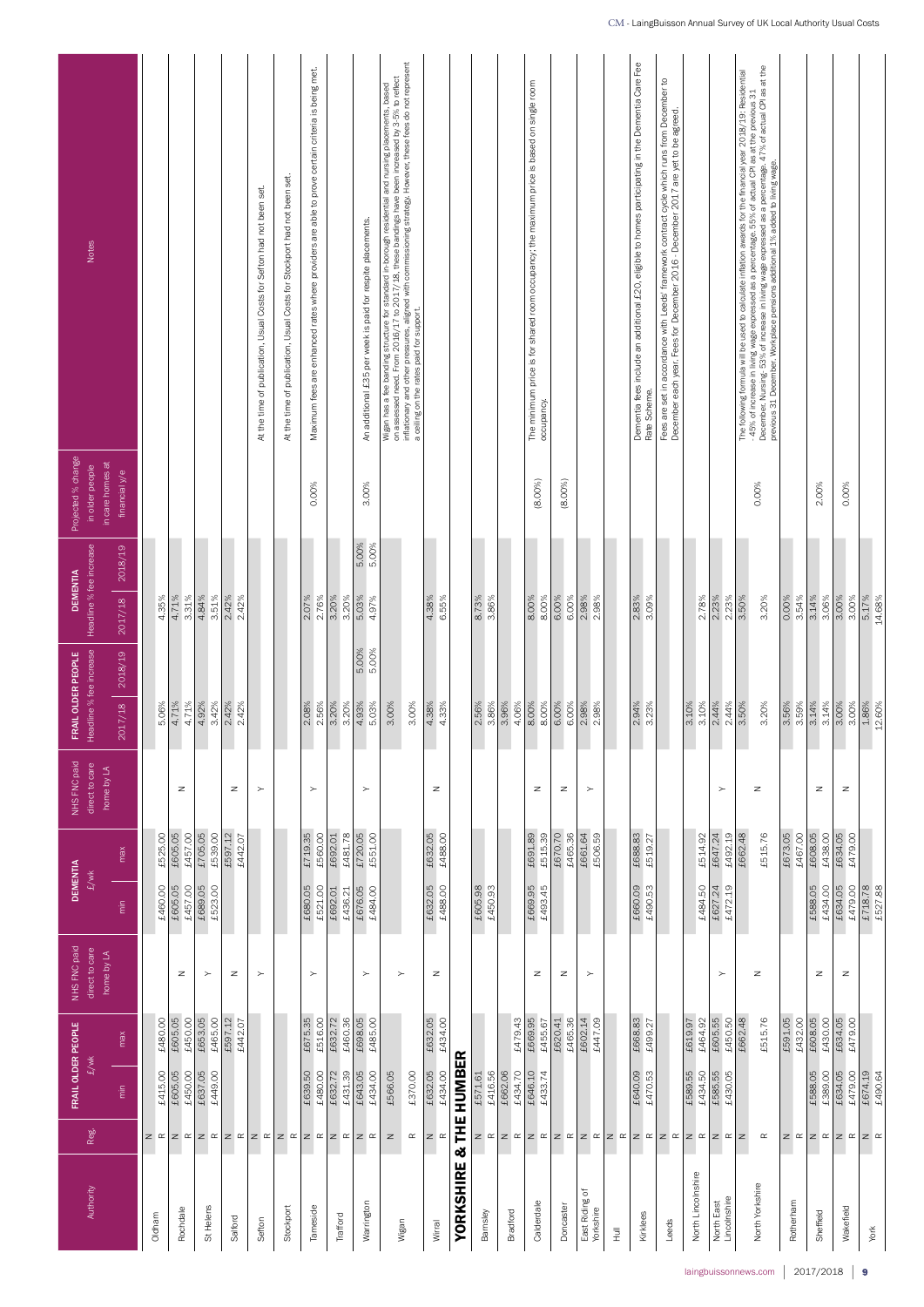| The minimum figures quoted represent banding rates for shared rooms. Banding rates for single<br>rooms are £422 and £458 respectively. Providers can request Above Banding Supplement (ABS)<br>whe ABS leveling a price (this is on<br>The council currently operates dynamic market driven pricing under a framework agreement. All<br>banding tool is used to determine care needs such as low, medium and high.<br>care packages are put through a mini competition process.<br>Warwickshire does not use fixed rates<br>Shropshire does not use fixed rates.<br>Interim 2% lift.<br>$\prec$<br>in care homes at<br>financial y/e<br>$(2.00\%)$<br>0.00%<br>0.00%<br>2.00%<br>1.86%<br>2.00%<br>2.50%<br>2.50%<br>4.00%<br>2.00%<br>4.00%<br>2017/18 2018/19<br>$1.94\%$<br>2.84%<br>1.75%<br>$1.40\%$<br>$17.50\%$<br>$1.47\%$<br>1.45%<br>9.44%<br>6.00%<br>5.57%<br>2.81%<br>2.10%<br>1.02%<br>2.50%<br>2.89%<br>1.90%<br>4.78%<br>8.47%<br>3.41%<br>8.72%<br>5.57%<br>2.34%<br>2.23%<br>0.00%<br>2.10%<br>6.00%<br>1.69%<br>2.00%<br>1.89%<br>1.90%<br>2.50%<br>2.00%<br>4.00%<br>2.00%<br>2.50%<br>4.00%<br>2018/19<br>$1.94\%$<br>3.33%<br>2.84%<br>1.75%<br>1.40%<br>1.02%<br>4.47%<br>$1.48\%$<br>2017/18<br>3.41%<br>5.18%<br>4.24%<br>3.41%<br>4.55%<br>5.57%<br>5.57%<br>2.81%<br>2.10%<br>2.40%<br>2.70%<br>1.98%<br>4.78%<br>8.47%<br>3.41%<br>3.33%<br>1.81%<br>2.00%<br>1.89%<br>2.34%<br>2.00%<br>2.30%<br>2.23%<br>0.00%<br>2.02%<br>$\,$ $\,$<br>z<br>z<br>$\mathbb Z$<br>$\left. \right. \right. \left. \right. \left. \right. \left. \right. \left. \right. \left. \right. \left. \left. \right. \left. \right. \left. \right. \left. \left. \right. \right. \left. \left. \right. \left. \left. \right. \right. \left. \left. \right. \left. \right. \left. \left. \right. \right. \left. \left. \right. \right. \left. \left. \right. \left. \right. \left. \right. \left. \left. \right. \right. \left. \left. \right. \left. \right. \left. \left. \right. \right. \left. \left. \right. \right. \left. \left. \right. \right. \left. \$<br>$\mathbb Z$<br>$\mathbb Z$<br>$\mathsf z$<br>z<br>$\mathsf z$<br>$\succ$<br>$\succ$<br>$\succ$<br>$\succ$<br>£627.05<br>£485.00<br>£690.98<br>$£787.00$<br>£619.00<br>£719.04<br>£693.14<br>£761.05<br>£751.09<br>£638.05<br>$\frac{2}{2750.05}$<br>£546.28<br>£666.27<br>£508.98<br>£538.09<br>£608.32<br>£570.94<br>£442.00<br>£595.00<br>£515.44<br>£548.00<br>£470.79<br>£458.68<br>£464.00<br>£613.05<br>£549.17<br>£453.27<br>max<br>£677.05<br>£480.00<br>£697.34<br>£627.05<br>£390.00<br>£441.00<br>£572.06<br>£417.01<br>£609.49<br>£596.05<br>£432.00<br>£535.00<br>£572.57<br>£451.24<br>£515.44<br>£524.58<br>£634.05<br>£523.05<br>£412.00<br>£750.05<br>£454.44<br>$\min$<br>$\mathbb Z$<br>$\mathsf z$<br>$\mathbb Z$<br>$\mathsf{z}% _{T}\!\left( \mathsf{z}\right)$<br>$\mathsf z$<br>$\succ$<br>z<br>z<br>$\succ$<br>z<br>z<br>z<br>$\succ$<br>$\succ$<br>$\succ$<br>£627.05<br>£485.00<br>£563.71<br>£787.00<br>£527.44<br>£678.09<br>£621.14<br>£761.05<br>£690.98<br>£750.05<br>£640.05<br>£693.14<br>£538.09<br>£572.06<br>£470.79<br>£700.37<br>£475.96<br>£618.05<br>£595.00<br>£644.09<br>£476.22<br>£505.33<br>£497.00<br>£420.30<br>£548.00<br>£407.52<br>£445.00<br>£613.05<br>£442.00<br>£417.01<br>max<br>£562.05<br>£400.00<br>£627.05<br>£640.05<br>£456.00<br>£677.05<br>£572.06<br>£417.01<br>£432.00<br>£656.39<br>£441.00<br>£559.09<br>£596.05<br>£750.05<br>£535.00<br>£644.09<br>£483.09<br>£369.00<br>£634.05<br>£449.00<br>£556.05<br>£476.22<br>£383.00<br>£404.04<br>min<br>EAST OF ENGLAND<br>EAST MIDLANDS<br>$\,$ $\,$<br>$ z  \propto$<br>$\, \geq$<br>$ z $ $\alpha$<br>$\simeq$<br>$\mathbb Z~\cong$<br>$\mathbb Z~\cong$<br>$z \propto$<br>$z \propto$<br>$\, \geq \,$ $\, \simeq$<br>$\,$ $\,$<br>$\simeq$<br>$\, \geq$<br>$ z  \propto$<br>$\, \geq$<br>$\mathbb Z$ $\mathbb Z$<br>$\mathbb Z~\cong$<br>$z \propto$<br>$\mathbb Z~\cong$<br>$\, \geq \,$ $\, \simeq$<br>$z \propto$<br>$\mathbb Z~\cong$<br>$\simeq$<br>Z<br>$ z  \propto$<br>$\simeq$<br>$\simeq$<br>$\simeq$<br>$\, \geq \,$ $\, \alpha$<br>$\, \geq$<br>$\simeq$<br>$\,$ $\,$<br>$\simeq$ | Reg.<br>Authority | FRAIL OLDER PEOPLE<br>$E/wk$ | NHS FNC paid<br>direct to care | <b>DEMENTIA</b><br>$\pounds / \text{wk}$ | NHS FNC paid<br>direct to care | Headline % fee increase<br>FRAIL OLDER PEOPLE | Headline % fee increase<br><b>DEMENTIA</b> | Projected % change<br>in older people | <b>Notes</b> |
|------------------------------------------------------------------------------------------------------------------------------------------------------------------------------------------------------------------------------------------------------------------------------------------------------------------------------------------------------------------------------------------------------------------------------------------------------------------------------------------------------------------------------------------------------------------------------------------------------------------------------------------------------------------------------------------------------------------------------------------------------------------------------------------------------------------------------------------------------------------------------------------------------------------------------------------------------------------------------------------------------------------------------------------------------------------------------------------------------------------------------------------------------------------------------------------------------------------------------------------------------------------------------------------------------------------------------------------------------------------------------------------------------------------------------------------------------------------------------------------------------------------------------------------------------------------------------------------------------------------------------------------------------------------------------------------------------------------------------------------------------------------------------------------------------------------------------------------------------------------------------------------------------------------------------------------------------------------------------------------------------------------------------------------------------------------------------------------------------------------------------------------------------------------------------------------------------------------------------------------------------------------------------------------------------------------------------------------------------------------------------------------------------------------------------------------------------------------------------------------------------------------------------------------------------------------------------------------------------------------------------------------------------------------------------------------------------------------------------------------------------------------------------------------------------------------------------------------------------------------------------------------------------------------------------------------------------------------------------------------------------------------------------------------------------------------------------------------------------------------------------------------------------------------------------------------------------------------------------------------------------------------------------------------------------------------------------------------------------------------------------------------------------------------------------------------------------------------------------------------------------------------------------------------------------------------------------------------------------------------------------------------------------------------------------------------------------------------------------------------------------------------------------------------------------------------------------------------------------------------------------------------------------------------------------------------------------------------------------------------------------------------------------------------------------------------------------------------------------------------------------------------------------------------------------------------|-------------------|------------------------------|--------------------------------|------------------------------------------|--------------------------------|-----------------------------------------------|--------------------------------------------|---------------------------------------|--------------|
|                                                                                                                                                                                                                                                                                                                                                                                                                                                                                                                                                                                                                                                                                                                                                                                                                                                                                                                                                                                                                                                                                                                                                                                                                                                                                                                                                                                                                                                                                                                                                                                                                                                                                                                                                                                                                                                                                                                                                                                                                                                                                                                                                                                                                                                                                                                                                                                                                                                                                                                                                                                                                                                                                                                                                                                                                                                                                                                                                                                                                                                                                                                                                                                                                                                                                                                                                                                                                                                                                                                                                                                                                                                                                                                                                                                                                                                                                                                                                                                                                                                                                                                                                                                          |                   |                              | home by LA                     |                                          | home by LA                     |                                               |                                            |                                       |              |
|                                                                                                                                                                                                                                                                                                                                                                                                                                                                                                                                                                                                                                                                                                                                                                                                                                                                                                                                                                                                                                                                                                                                                                                                                                                                                                                                                                                                                                                                                                                                                                                                                                                                                                                                                                                                                                                                                                                                                                                                                                                                                                                                                                                                                                                                                                                                                                                                                                                                                                                                                                                                                                                                                                                                                                                                                                                                                                                                                                                                                                                                                                                                                                                                                                                                                                                                                                                                                                                                                                                                                                                                                                                                                                                                                                                                                                                                                                                                                                                                                                                                                                                                                                                          |                   |                              |                                |                                          |                                |                                               |                                            |                                       |              |
|                                                                                                                                                                                                                                                                                                                                                                                                                                                                                                                                                                                                                                                                                                                                                                                                                                                                                                                                                                                                                                                                                                                                                                                                                                                                                                                                                                                                                                                                                                                                                                                                                                                                                                                                                                                                                                                                                                                                                                                                                                                                                                                                                                                                                                                                                                                                                                                                                                                                                                                                                                                                                                                                                                                                                                                                                                                                                                                                                                                                                                                                                                                                                                                                                                                                                                                                                                                                                                                                                                                                                                                                                                                                                                                                                                                                                                                                                                                                                                                                                                                                                                                                                                                          |                   |                              |                                |                                          |                                |                                               |                                            |                                       |              |
|                                                                                                                                                                                                                                                                                                                                                                                                                                                                                                                                                                                                                                                                                                                                                                                                                                                                                                                                                                                                                                                                                                                                                                                                                                                                                                                                                                                                                                                                                                                                                                                                                                                                                                                                                                                                                                                                                                                                                                                                                                                                                                                                                                                                                                                                                                                                                                                                                                                                                                                                                                                                                                                                                                                                                                                                                                                                                                                                                                                                                                                                                                                                                                                                                                                                                                                                                                                                                                                                                                                                                                                                                                                                                                                                                                                                                                                                                                                                                                                                                                                                                                                                                                                          |                   |                              |                                |                                          |                                |                                               |                                            |                                       |              |
|                                                                                                                                                                                                                                                                                                                                                                                                                                                                                                                                                                                                                                                                                                                                                                                                                                                                                                                                                                                                                                                                                                                                                                                                                                                                                                                                                                                                                                                                                                                                                                                                                                                                                                                                                                                                                                                                                                                                                                                                                                                                                                                                                                                                                                                                                                                                                                                                                                                                                                                                                                                                                                                                                                                                                                                                                                                                                                                                                                                                                                                                                                                                                                                                                                                                                                                                                                                                                                                                                                                                                                                                                                                                                                                                                                                                                                                                                                                                                                                                                                                                                                                                                                                          |                   |                              |                                |                                          |                                |                                               |                                            |                                       |              |
|                                                                                                                                                                                                                                                                                                                                                                                                                                                                                                                                                                                                                                                                                                                                                                                                                                                                                                                                                                                                                                                                                                                                                                                                                                                                                                                                                                                                                                                                                                                                                                                                                                                                                                                                                                                                                                                                                                                                                                                                                                                                                                                                                                                                                                                                                                                                                                                                                                                                                                                                                                                                                                                                                                                                                                                                                                                                                                                                                                                                                                                                                                                                                                                                                                                                                                                                                                                                                                                                                                                                                                                                                                                                                                                                                                                                                                                                                                                                                                                                                                                                                                                                                                                          |                   |                              |                                |                                          |                                |                                               |                                            |                                       |              |
|                                                                                                                                                                                                                                                                                                                                                                                                                                                                                                                                                                                                                                                                                                                                                                                                                                                                                                                                                                                                                                                                                                                                                                                                                                                                                                                                                                                                                                                                                                                                                                                                                                                                                                                                                                                                                                                                                                                                                                                                                                                                                                                                                                                                                                                                                                                                                                                                                                                                                                                                                                                                                                                                                                                                                                                                                                                                                                                                                                                                                                                                                                                                                                                                                                                                                                                                                                                                                                                                                                                                                                                                                                                                                                                                                                                                                                                                                                                                                                                                                                                                                                                                                                                          |                   |                              |                                |                                          |                                |                                               |                                            |                                       |              |
|                                                                                                                                                                                                                                                                                                                                                                                                                                                                                                                                                                                                                                                                                                                                                                                                                                                                                                                                                                                                                                                                                                                                                                                                                                                                                                                                                                                                                                                                                                                                                                                                                                                                                                                                                                                                                                                                                                                                                                                                                                                                                                                                                                                                                                                                                                                                                                                                                                                                                                                                                                                                                                                                                                                                                                                                                                                                                                                                                                                                                                                                                                                                                                                                                                                                                                                                                                                                                                                                                                                                                                                                                                                                                                                                                                                                                                                                                                                                                                                                                                                                                                                                                                                          |                   |                              |                                |                                          |                                |                                               |                                            |                                       |              |
|                                                                                                                                                                                                                                                                                                                                                                                                                                                                                                                                                                                                                                                                                                                                                                                                                                                                                                                                                                                                                                                                                                                                                                                                                                                                                                                                                                                                                                                                                                                                                                                                                                                                                                                                                                                                                                                                                                                                                                                                                                                                                                                                                                                                                                                                                                                                                                                                                                                                                                                                                                                                                                                                                                                                                                                                                                                                                                                                                                                                                                                                                                                                                                                                                                                                                                                                                                                                                                                                                                                                                                                                                                                                                                                                                                                                                                                                                                                                                                                                                                                                                                                                                                                          |                   |                              |                                |                                          |                                |                                               |                                            |                                       |              |
|                                                                                                                                                                                                                                                                                                                                                                                                                                                                                                                                                                                                                                                                                                                                                                                                                                                                                                                                                                                                                                                                                                                                                                                                                                                                                                                                                                                                                                                                                                                                                                                                                                                                                                                                                                                                                                                                                                                                                                                                                                                                                                                                                                                                                                                                                                                                                                                                                                                                                                                                                                                                                                                                                                                                                                                                                                                                                                                                                                                                                                                                                                                                                                                                                                                                                                                                                                                                                                                                                                                                                                                                                                                                                                                                                                                                                                                                                                                                                                                                                                                                                                                                                                                          |                   |                              |                                |                                          |                                |                                               |                                            |                                       |              |
|                                                                                                                                                                                                                                                                                                                                                                                                                                                                                                                                                                                                                                                                                                                                                                                                                                                                                                                                                                                                                                                                                                                                                                                                                                                                                                                                                                                                                                                                                                                                                                                                                                                                                                                                                                                                                                                                                                                                                                                                                                                                                                                                                                                                                                                                                                                                                                                                                                                                                                                                                                                                                                                                                                                                                                                                                                                                                                                                                                                                                                                                                                                                                                                                                                                                                                                                                                                                                                                                                                                                                                                                                                                                                                                                                                                                                                                                                                                                                                                                                                                                                                                                                                                          |                   |                              |                                |                                          |                                |                                               |                                            |                                       |              |
|                                                                                                                                                                                                                                                                                                                                                                                                                                                                                                                                                                                                                                                                                                                                                                                                                                                                                                                                                                                                                                                                                                                                                                                                                                                                                                                                                                                                                                                                                                                                                                                                                                                                                                                                                                                                                                                                                                                                                                                                                                                                                                                                                                                                                                                                                                                                                                                                                                                                                                                                                                                                                                                                                                                                                                                                                                                                                                                                                                                                                                                                                                                                                                                                                                                                                                                                                                                                                                                                                                                                                                                                                                                                                                                                                                                                                                                                                                                                                                                                                                                                                                                                                                                          |                   |                              |                                |                                          |                                |                                               |                                            |                                       |              |
|                                                                                                                                                                                                                                                                                                                                                                                                                                                                                                                                                                                                                                                                                                                                                                                                                                                                                                                                                                                                                                                                                                                                                                                                                                                                                                                                                                                                                                                                                                                                                                                                                                                                                                                                                                                                                                                                                                                                                                                                                                                                                                                                                                                                                                                                                                                                                                                                                                                                                                                                                                                                                                                                                                                                                                                                                                                                                                                                                                                                                                                                                                                                                                                                                                                                                                                                                                                                                                                                                                                                                                                                                                                                                                                                                                                                                                                                                                                                                                                                                                                                                                                                                                                          |                   |                              |                                |                                          |                                |                                               |                                            |                                       |              |
|                                                                                                                                                                                                                                                                                                                                                                                                                                                                                                                                                                                                                                                                                                                                                                                                                                                                                                                                                                                                                                                                                                                                                                                                                                                                                                                                                                                                                                                                                                                                                                                                                                                                                                                                                                                                                                                                                                                                                                                                                                                                                                                                                                                                                                                                                                                                                                                                                                                                                                                                                                                                                                                                                                                                                                                                                                                                                                                                                                                                                                                                                                                                                                                                                                                                                                                                                                                                                                                                                                                                                                                                                                                                                                                                                                                                                                                                                                                                                                                                                                                                                                                                                                                          |                   |                              |                                |                                          |                                |                                               |                                            |                                       |              |
|                                                                                                                                                                                                                                                                                                                                                                                                                                                                                                                                                                                                                                                                                                                                                                                                                                                                                                                                                                                                                                                                                                                                                                                                                                                                                                                                                                                                                                                                                                                                                                                                                                                                                                                                                                                                                                                                                                                                                                                                                                                                                                                                                                                                                                                                                                                                                                                                                                                                                                                                                                                                                                                                                                                                                                                                                                                                                                                                                                                                                                                                                                                                                                                                                                                                                                                                                                                                                                                                                                                                                                                                                                                                                                                                                                                                                                                                                                                                                                                                                                                                                                                                                                                          |                   |                              |                                |                                          |                                |                                               |                                            |                                       |              |
|                                                                                                                                                                                                                                                                                                                                                                                                                                                                                                                                                                                                                                                                                                                                                                                                                                                                                                                                                                                                                                                                                                                                                                                                                                                                                                                                                                                                                                                                                                                                                                                                                                                                                                                                                                                                                                                                                                                                                                                                                                                                                                                                                                                                                                                                                                                                                                                                                                                                                                                                                                                                                                                                                                                                                                                                                                                                                                                                                                                                                                                                                                                                                                                                                                                                                                                                                                                                                                                                                                                                                                                                                                                                                                                                                                                                                                                                                                                                                                                                                                                                                                                                                                                          |                   |                              |                                |                                          |                                |                                               |                                            |                                       |              |
|                                                                                                                                                                                                                                                                                                                                                                                                                                                                                                                                                                                                                                                                                                                                                                                                                                                                                                                                                                                                                                                                                                                                                                                                                                                                                                                                                                                                                                                                                                                                                                                                                                                                                                                                                                                                                                                                                                                                                                                                                                                                                                                                                                                                                                                                                                                                                                                                                                                                                                                                                                                                                                                                                                                                                                                                                                                                                                                                                                                                                                                                                                                                                                                                                                                                                                                                                                                                                                                                                                                                                                                                                                                                                                                                                                                                                                                                                                                                                                                                                                                                                                                                                                                          |                   |                              |                                |                                          |                                |                                               |                                            |                                       |              |
|                                                                                                                                                                                                                                                                                                                                                                                                                                                                                                                                                                                                                                                                                                                                                                                                                                                                                                                                                                                                                                                                                                                                                                                                                                                                                                                                                                                                                                                                                                                                                                                                                                                                                                                                                                                                                                                                                                                                                                                                                                                                                                                                                                                                                                                                                                                                                                                                                                                                                                                                                                                                                                                                                                                                                                                                                                                                                                                                                                                                                                                                                                                                                                                                                                                                                                                                                                                                                                                                                                                                                                                                                                                                                                                                                                                                                                                                                                                                                                                                                                                                                                                                                                                          |                   |                              |                                |                                          |                                |                                               |                                            |                                       |              |
|                                                                                                                                                                                                                                                                                                                                                                                                                                                                                                                                                                                                                                                                                                                                                                                                                                                                                                                                                                                                                                                                                                                                                                                                                                                                                                                                                                                                                                                                                                                                                                                                                                                                                                                                                                                                                                                                                                                                                                                                                                                                                                                                                                                                                                                                                                                                                                                                                                                                                                                                                                                                                                                                                                                                                                                                                                                                                                                                                                                                                                                                                                                                                                                                                                                                                                                                                                                                                                                                                                                                                                                                                                                                                                                                                                                                                                                                                                                                                                                                                                                                                                                                                                                          | WEST MIDLANDS     |                              |                                |                                          |                                |                                               |                                            |                                       |              |
|                                                                                                                                                                                                                                                                                                                                                                                                                                                                                                                                                                                                                                                                                                                                                                                                                                                                                                                                                                                                                                                                                                                                                                                                                                                                                                                                                                                                                                                                                                                                                                                                                                                                                                                                                                                                                                                                                                                                                                                                                                                                                                                                                                                                                                                                                                                                                                                                                                                                                                                                                                                                                                                                                                                                                                                                                                                                                                                                                                                                                                                                                                                                                                                                                                                                                                                                                                                                                                                                                                                                                                                                                                                                                                                                                                                                                                                                                                                                                                                                                                                                                                                                                                                          |                   |                              |                                |                                          |                                |                                               |                                            |                                       |              |
|                                                                                                                                                                                                                                                                                                                                                                                                                                                                                                                                                                                                                                                                                                                                                                                                                                                                                                                                                                                                                                                                                                                                                                                                                                                                                                                                                                                                                                                                                                                                                                                                                                                                                                                                                                                                                                                                                                                                                                                                                                                                                                                                                                                                                                                                                                                                                                                                                                                                                                                                                                                                                                                                                                                                                                                                                                                                                                                                                                                                                                                                                                                                                                                                                                                                                                                                                                                                                                                                                                                                                                                                                                                                                                                                                                                                                                                                                                                                                                                                                                                                                                                                                                                          |                   |                              |                                |                                          |                                |                                               |                                            |                                       |              |
|                                                                                                                                                                                                                                                                                                                                                                                                                                                                                                                                                                                                                                                                                                                                                                                                                                                                                                                                                                                                                                                                                                                                                                                                                                                                                                                                                                                                                                                                                                                                                                                                                                                                                                                                                                                                                                                                                                                                                                                                                                                                                                                                                                                                                                                                                                                                                                                                                                                                                                                                                                                                                                                                                                                                                                                                                                                                                                                                                                                                                                                                                                                                                                                                                                                                                                                                                                                                                                                                                                                                                                                                                                                                                                                                                                                                                                                                                                                                                                                                                                                                                                                                                                                          |                   |                              |                                |                                          |                                |                                               |                                            |                                       |              |
|                                                                                                                                                                                                                                                                                                                                                                                                                                                                                                                                                                                                                                                                                                                                                                                                                                                                                                                                                                                                                                                                                                                                                                                                                                                                                                                                                                                                                                                                                                                                                                                                                                                                                                                                                                                                                                                                                                                                                                                                                                                                                                                                                                                                                                                                                                                                                                                                                                                                                                                                                                                                                                                                                                                                                                                                                                                                                                                                                                                                                                                                                                                                                                                                                                                                                                                                                                                                                                                                                                                                                                                                                                                                                                                                                                                                                                                                                                                                                                                                                                                                                                                                                                                          |                   |                              |                                |                                          |                                |                                               |                                            |                                       |              |
|                                                                                                                                                                                                                                                                                                                                                                                                                                                                                                                                                                                                                                                                                                                                                                                                                                                                                                                                                                                                                                                                                                                                                                                                                                                                                                                                                                                                                                                                                                                                                                                                                                                                                                                                                                                                                                                                                                                                                                                                                                                                                                                                                                                                                                                                                                                                                                                                                                                                                                                                                                                                                                                                                                                                                                                                                                                                                                                                                                                                                                                                                                                                                                                                                                                                                                                                                                                                                                                                                                                                                                                                                                                                                                                                                                                                                                                                                                                                                                                                                                                                                                                                                                                          |                   |                              |                                |                                          |                                |                                               |                                            |                                       |              |
|                                                                                                                                                                                                                                                                                                                                                                                                                                                                                                                                                                                                                                                                                                                                                                                                                                                                                                                                                                                                                                                                                                                                                                                                                                                                                                                                                                                                                                                                                                                                                                                                                                                                                                                                                                                                                                                                                                                                                                                                                                                                                                                                                                                                                                                                                                                                                                                                                                                                                                                                                                                                                                                                                                                                                                                                                                                                                                                                                                                                                                                                                                                                                                                                                                                                                                                                                                                                                                                                                                                                                                                                                                                                                                                                                                                                                                                                                                                                                                                                                                                                                                                                                                                          |                   |                              |                                |                                          |                                |                                               |                                            |                                       |              |
|                                                                                                                                                                                                                                                                                                                                                                                                                                                                                                                                                                                                                                                                                                                                                                                                                                                                                                                                                                                                                                                                                                                                                                                                                                                                                                                                                                                                                                                                                                                                                                                                                                                                                                                                                                                                                                                                                                                                                                                                                                                                                                                                                                                                                                                                                                                                                                                                                                                                                                                                                                                                                                                                                                                                                                                                                                                                                                                                                                                                                                                                                                                                                                                                                                                                                                                                                                                                                                                                                                                                                                                                                                                                                                                                                                                                                                                                                                                                                                                                                                                                                                                                                                                          |                   |                              |                                |                                          |                                |                                               |                                            |                                       |              |
|                                                                                                                                                                                                                                                                                                                                                                                                                                                                                                                                                                                                                                                                                                                                                                                                                                                                                                                                                                                                                                                                                                                                                                                                                                                                                                                                                                                                                                                                                                                                                                                                                                                                                                                                                                                                                                                                                                                                                                                                                                                                                                                                                                                                                                                                                                                                                                                                                                                                                                                                                                                                                                                                                                                                                                                                                                                                                                                                                                                                                                                                                                                                                                                                                                                                                                                                                                                                                                                                                                                                                                                                                                                                                                                                                                                                                                                                                                                                                                                                                                                                                                                                                                                          |                   |                              |                                |                                          |                                |                                               |                                            |                                       |              |
|                                                                                                                                                                                                                                                                                                                                                                                                                                                                                                                                                                                                                                                                                                                                                                                                                                                                                                                                                                                                                                                                                                                                                                                                                                                                                                                                                                                                                                                                                                                                                                                                                                                                                                                                                                                                                                                                                                                                                                                                                                                                                                                                                                                                                                                                                                                                                                                                                                                                                                                                                                                                                                                                                                                                                                                                                                                                                                                                                                                                                                                                                                                                                                                                                                                                                                                                                                                                                                                                                                                                                                                                                                                                                                                                                                                                                                                                                                                                                                                                                                                                                                                                                                                          |                   |                              |                                |                                          |                                |                                               |                                            |                                       |              |
|                                                                                                                                                                                                                                                                                                                                                                                                                                                                                                                                                                                                                                                                                                                                                                                                                                                                                                                                                                                                                                                                                                                                                                                                                                                                                                                                                                                                                                                                                                                                                                                                                                                                                                                                                                                                                                                                                                                                                                                                                                                                                                                                                                                                                                                                                                                                                                                                                                                                                                                                                                                                                                                                                                                                                                                                                                                                                                                                                                                                                                                                                                                                                                                                                                                                                                                                                                                                                                                                                                                                                                                                                                                                                                                                                                                                                                                                                                                                                                                                                                                                                                                                                                                          |                   |                              |                                |                                          |                                |                                               |                                            |                                       |              |
|                                                                                                                                                                                                                                                                                                                                                                                                                                                                                                                                                                                                                                                                                                                                                                                                                                                                                                                                                                                                                                                                                                                                                                                                                                                                                                                                                                                                                                                                                                                                                                                                                                                                                                                                                                                                                                                                                                                                                                                                                                                                                                                                                                                                                                                                                                                                                                                                                                                                                                                                                                                                                                                                                                                                                                                                                                                                                                                                                                                                                                                                                                                                                                                                                                                                                                                                                                                                                                                                                                                                                                                                                                                                                                                                                                                                                                                                                                                                                                                                                                                                                                                                                                                          |                   |                              |                                |                                          |                                |                                               |                                            |                                       |              |
|                                                                                                                                                                                                                                                                                                                                                                                                                                                                                                                                                                                                                                                                                                                                                                                                                                                                                                                                                                                                                                                                                                                                                                                                                                                                                                                                                                                                                                                                                                                                                                                                                                                                                                                                                                                                                                                                                                                                                                                                                                                                                                                                                                                                                                                                                                                                                                                                                                                                                                                                                                                                                                                                                                                                                                                                                                                                                                                                                                                                                                                                                                                                                                                                                                                                                                                                                                                                                                                                                                                                                                                                                                                                                                                                                                                                                                                                                                                                                                                                                                                                                                                                                                                          |                   |                              |                                |                                          |                                |                                               |                                            |                                       |              |
|                                                                                                                                                                                                                                                                                                                                                                                                                                                                                                                                                                                                                                                                                                                                                                                                                                                                                                                                                                                                                                                                                                                                                                                                                                                                                                                                                                                                                                                                                                                                                                                                                                                                                                                                                                                                                                                                                                                                                                                                                                                                                                                                                                                                                                                                                                                                                                                                                                                                                                                                                                                                                                                                                                                                                                                                                                                                                                                                                                                                                                                                                                                                                                                                                                                                                                                                                                                                                                                                                                                                                                                                                                                                                                                                                                                                                                                                                                                                                                                                                                                                                                                                                                                          |                   |                              |                                |                                          |                                |                                               |                                            |                                       |              |
|                                                                                                                                                                                                                                                                                                                                                                                                                                                                                                                                                                                                                                                                                                                                                                                                                                                                                                                                                                                                                                                                                                                                                                                                                                                                                                                                                                                                                                                                                                                                                                                                                                                                                                                                                                                                                                                                                                                                                                                                                                                                                                                                                                                                                                                                                                                                                                                                                                                                                                                                                                                                                                                                                                                                                                                                                                                                                                                                                                                                                                                                                                                                                                                                                                                                                                                                                                                                                                                                                                                                                                                                                                                                                                                                                                                                                                                                                                                                                                                                                                                                                                                                                                                          |                   |                              |                                |                                          |                                |                                               |                                            |                                       |              |
|                                                                                                                                                                                                                                                                                                                                                                                                                                                                                                                                                                                                                                                                                                                                                                                                                                                                                                                                                                                                                                                                                                                                                                                                                                                                                                                                                                                                                                                                                                                                                                                                                                                                                                                                                                                                                                                                                                                                                                                                                                                                                                                                                                                                                                                                                                                                                                                                                                                                                                                                                                                                                                                                                                                                                                                                                                                                                                                                                                                                                                                                                                                                                                                                                                                                                                                                                                                                                                                                                                                                                                                                                                                                                                                                                                                                                                                                                                                                                                                                                                                                                                                                                                                          |                   |                              |                                |                                          |                                |                                               |                                            |                                       |              |
|                                                                                                                                                                                                                                                                                                                                                                                                                                                                                                                                                                                                                                                                                                                                                                                                                                                                                                                                                                                                                                                                                                                                                                                                                                                                                                                                                                                                                                                                                                                                                                                                                                                                                                                                                                                                                                                                                                                                                                                                                                                                                                                                                                                                                                                                                                                                                                                                                                                                                                                                                                                                                                                                                                                                                                                                                                                                                                                                                                                                                                                                                                                                                                                                                                                                                                                                                                                                                                                                                                                                                                                                                                                                                                                                                                                                                                                                                                                                                                                                                                                                                                                                                                                          |                   |                              |                                |                                          |                                |                                               |                                            |                                       |              |
|                                                                                                                                                                                                                                                                                                                                                                                                                                                                                                                                                                                                                                                                                                                                                                                                                                                                                                                                                                                                                                                                                                                                                                                                                                                                                                                                                                                                                                                                                                                                                                                                                                                                                                                                                                                                                                                                                                                                                                                                                                                                                                                                                                                                                                                                                                                                                                                                                                                                                                                                                                                                                                                                                                                                                                                                                                                                                                                                                                                                                                                                                                                                                                                                                                                                                                                                                                                                                                                                                                                                                                                                                                                                                                                                                                                                                                                                                                                                                                                                                                                                                                                                                                                          |                   |                              |                                |                                          |                                |                                               |                                            |                                       |              |
|                                                                                                                                                                                                                                                                                                                                                                                                                                                                                                                                                                                                                                                                                                                                                                                                                                                                                                                                                                                                                                                                                                                                                                                                                                                                                                                                                                                                                                                                                                                                                                                                                                                                                                                                                                                                                                                                                                                                                                                                                                                                                                                                                                                                                                                                                                                                                                                                                                                                                                                                                                                                                                                                                                                                                                                                                                                                                                                                                                                                                                                                                                                                                                                                                                                                                                                                                                                                                                                                                                                                                                                                                                                                                                                                                                                                                                                                                                                                                                                                                                                                                                                                                                                          |                   |                              |                                |                                          |                                |                                               |                                            |                                       |              |
|                                                                                                                                                                                                                                                                                                                                                                                                                                                                                                                                                                                                                                                                                                                                                                                                                                                                                                                                                                                                                                                                                                                                                                                                                                                                                                                                                                                                                                                                                                                                                                                                                                                                                                                                                                                                                                                                                                                                                                                                                                                                                                                                                                                                                                                                                                                                                                                                                                                                                                                                                                                                                                                                                                                                                                                                                                                                                                                                                                                                                                                                                                                                                                                                                                                                                                                                                                                                                                                                                                                                                                                                                                                                                                                                                                                                                                                                                                                                                                                                                                                                                                                                                                                          |                   |                              |                                |                                          |                                |                                               |                                            |                                       |              |
|                                                                                                                                                                                                                                                                                                                                                                                                                                                                                                                                                                                                                                                                                                                                                                                                                                                                                                                                                                                                                                                                                                                                                                                                                                                                                                                                                                                                                                                                                                                                                                                                                                                                                                                                                                                                                                                                                                                                                                                                                                                                                                                                                                                                                                                                                                                                                                                                                                                                                                                                                                                                                                                                                                                                                                                                                                                                                                                                                                                                                                                                                                                                                                                                                                                                                                                                                                                                                                                                                                                                                                                                                                                                                                                                                                                                                                                                                                                                                                                                                                                                                                                                                                                          |                   |                              |                                |                                          |                                |                                               |                                            |                                       |              |
|                                                                                                                                                                                                                                                                                                                                                                                                                                                                                                                                                                                                                                                                                                                                                                                                                                                                                                                                                                                                                                                                                                                                                                                                                                                                                                                                                                                                                                                                                                                                                                                                                                                                                                                                                                                                                                                                                                                                                                                                                                                                                                                                                                                                                                                                                                                                                                                                                                                                                                                                                                                                                                                                                                                                                                                                                                                                                                                                                                                                                                                                                                                                                                                                                                                                                                                                                                                                                                                                                                                                                                                                                                                                                                                                                                                                                                                                                                                                                                                                                                                                                                                                                                                          |                   |                              |                                |                                          |                                |                                               |                                            |                                       |              |
|                                                                                                                                                                                                                                                                                                                                                                                                                                                                                                                                                                                                                                                                                                                                                                                                                                                                                                                                                                                                                                                                                                                                                                                                                                                                                                                                                                                                                                                                                                                                                                                                                                                                                                                                                                                                                                                                                                                                                                                                                                                                                                                                                                                                                                                                                                                                                                                                                                                                                                                                                                                                                                                                                                                                                                                                                                                                                                                                                                                                                                                                                                                                                                                                                                                                                                                                                                                                                                                                                                                                                                                                                                                                                                                                                                                                                                                                                                                                                                                                                                                                                                                                                                                          |                   |                              |                                |                                          |                                |                                               |                                            |                                       |              |
|                                                                                                                                                                                                                                                                                                                                                                                                                                                                                                                                                                                                                                                                                                                                                                                                                                                                                                                                                                                                                                                                                                                                                                                                                                                                                                                                                                                                                                                                                                                                                                                                                                                                                                                                                                                                                                                                                                                                                                                                                                                                                                                                                                                                                                                                                                                                                                                                                                                                                                                                                                                                                                                                                                                                                                                                                                                                                                                                                                                                                                                                                                                                                                                                                                                                                                                                                                                                                                                                                                                                                                                                                                                                                                                                                                                                                                                                                                                                                                                                                                                                                                                                                                                          |                   |                              |                                |                                          |                                |                                               |                                            |                                       |              |
|                                                                                                                                                                                                                                                                                                                                                                                                                                                                                                                                                                                                                                                                                                                                                                                                                                                                                                                                                                                                                                                                                                                                                                                                                                                                                                                                                                                                                                                                                                                                                                                                                                                                                                                                                                                                                                                                                                                                                                                                                                                                                                                                                                                                                                                                                                                                                                                                                                                                                                                                                                                                                                                                                                                                                                                                                                                                                                                                                                                                                                                                                                                                                                                                                                                                                                                                                                                                                                                                                                                                                                                                                                                                                                                                                                                                                                                                                                                                                                                                                                                                                                                                                                                          |                   |                              |                                |                                          |                                |                                               |                                            |                                       |              |
|                                                                                                                                                                                                                                                                                                                                                                                                                                                                                                                                                                                                                                                                                                                                                                                                                                                                                                                                                                                                                                                                                                                                                                                                                                                                                                                                                                                                                                                                                                                                                                                                                                                                                                                                                                                                                                                                                                                                                                                                                                                                                                                                                                                                                                                                                                                                                                                                                                                                                                                                                                                                                                                                                                                                                                                                                                                                                                                                                                                                                                                                                                                                                                                                                                                                                                                                                                                                                                                                                                                                                                                                                                                                                                                                                                                                                                                                                                                                                                                                                                                                                                                                                                                          |                   |                              |                                |                                          |                                | 5.86%                                         | 1.73%                                      |                                       |              |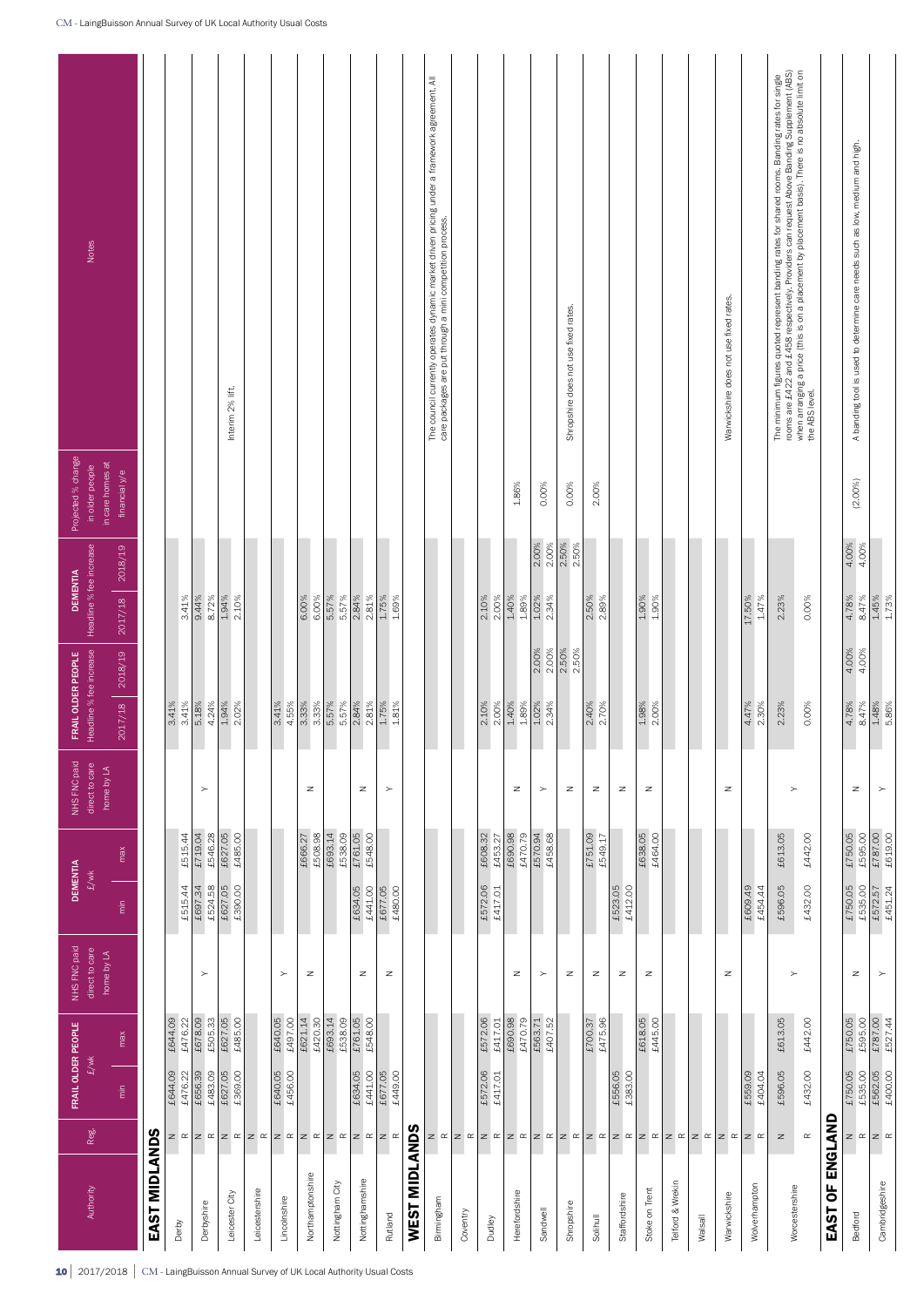| Authority               | Reg.                        | FRAIL OLDER PEOPLE<br>E/wk |                        | NHS FNC paid<br>direct to care<br>home by LA | <b>DEMENTIA</b><br>E/wk |                                                                                     | NHS FNC paid<br>direct to care<br>home by LA | Headline % fee increase<br>FRAIL OLDER PEOPLE | Headline % fee increase<br><b>DEMENTIA</b> |                   | Projected % change<br>in care homes at<br>in older people | Notes                                                                                                                                                                                                                                |
|-------------------------|-----------------------------|----------------------------|------------------------|----------------------------------------------|-------------------------|-------------------------------------------------------------------------------------|----------------------------------------------|-----------------------------------------------|--------------------------------------------|-------------------|-----------------------------------------------------------|--------------------------------------------------------------------------------------------------------------------------------------------------------------------------------------------------------------------------------------|
|                         |                             | min                        | max                    |                                              | min                     | max                                                                                 |                                              | 2018/19<br>2017/18                            | 2017/18                                    | 2018/19           | financial y/e                                             |                                                                                                                                                                                                                                      |
| Central Bedfordshire    | Z<br>$\simeq$               |                            |                        |                                              |                         |                                                                                     |                                              |                                               |                                            |                   |                                                           | At the time of publication, Usual Costs for Central Bedfordshire had not been set.                                                                                                                                                   |
| Essex                   | $\, \geq$<br>$\simeq$       |                            |                        |                                              |                         |                                                                                     |                                              |                                               |                                            |                   |                                                           | At the time of publication, Usual Costs for Essex had not been set                                                                                                                                                                   |
| Hertfordshire           | $\, \geq \,$ $\, \alpha$    | £629.68<br>£462.13         | £677.52<br>£496.98     |                                              | £695.30<br>£539.64      | £744.74<br>£575.32                                                                  |                                              | 1.50%<br>1.50%                                | 1.50%<br>1.50%                             |                   |                                                           | Minimum fees are for shared rooms, maximum fees are for single rooms.                                                                                                                                                                |
| Luton                   | $z \propto$                 | £653.05<br>£483.70         | £653.05<br>£483.70     | $\mathbb Z$                                  | £704.20<br>£532.49      | £704.20<br>£532.49                                                                  | z                                            | 4.00%<br>4.02%                                | 4.00%<br>4.00%                             |                   |                                                           |                                                                                                                                                                                                                                      |
| Norfolk                 | $\vert z \vert$<br>$\simeq$ |                            | £643.39<br>£468.10     | $\succ$                                      |                         | £676.79<br>£523.21                                                                  | ≻                                            | 5.00%<br>5.00%<br>5.43%<br>4.85%              | 3.63%<br>5.50%                             | 4.00%<br>5.00%    | 0.00%                                                     |                                                                                                                                                                                                                                      |
| Peterborough            | $\mathbb Z$ $\mathbbm{C}$   |                            |                        | $\rightarrow$                                |                         |                                                                                     | $\rightarrow$                                |                                               |                                            |                   |                                                           | At the time of publication, Usual Costs for Peterborough had not been set.                                                                                                                                                           |
| Southend on Sea         | $z \propto$                 |                            |                        |                                              |                         |                                                                                     |                                              |                                               |                                            |                   |                                                           | At the time of publication, Usual Costs for Southend on Sea had not been set.                                                                                                                                                        |
| Suffolk                 | $\, \geq \,$ $\, \simeq$    |                            | £640.05<br>£485.00     | z                                            |                         | £736.05<br>£581.00                                                                  | z                                            | 12.79%<br>20.05%                              | 4.31%<br>4.31%                             |                   |                                                           |                                                                                                                                                                                                                                      |
| Thurrock                | $z \propto$                 | £626.55<br>£451.86         | £481.61                |                                              | £505.65                 |                                                                                     |                                              | 3.00%<br>3.00%                                | 3.00%                                      |                   |                                                           |                                                                                                                                                                                                                                      |
| <b>INNER LONDON</b>     |                             |                            |                        |                                              |                         |                                                                                     |                                              |                                               |                                            |                   |                                                           |                                                                                                                                                                                                                                      |
| Camden                  | z<br>$\propto$              |                            |                        |                                              |                         |                                                                                     |                                              |                                               |                                            |                   |                                                           |                                                                                                                                                                                                                                      |
| City of London          | $\, \geq \,$ $\, \alpha$    | £483.63<br>£828.73         | £800.00<br>£911.30     | z                                            | £433.19<br>£1,105.05    | £1,443.85<br>£1,200.00                                                              | z                                            | $0.00\%$<br>0.00%                             |                                            | $0.00\%$<br>0.00% |                                                           | The City of London has a 0% uplift policy. Payments are based on individual clients' needs.                                                                                                                                          |
| Greenwich               | $z \propto$                 | £647.59<br>£432.28         | £702.73<br>£486.32     | $\rightarrow$                                | £730.48<br>£505.77      | £783.52<br>£597.40                                                                  | $\rightarrow$                                | 2.85%<br>0.00%                                | 2.98%<br>3.45%                             |                   |                                                           |                                                                                                                                                                                                                                      |
| Hackney                 | $z \propto$                 |                            |                        |                                              |                         |                                                                                     |                                              |                                               |                                            |                   |                                                           |                                                                                                                                                                                                                                      |
| Hammersmith &<br>Fulham | $z \propto$                 | £669.25<br>£500.00         | £756.00<br>£571.00     | z                                            | £560.00<br>£684.25      | £761.00<br>£618.00                                                                  | z                                            | 4.95%<br>3.25%                                | $(16.95\%)$<br>3.00%                       |                   |                                                           |                                                                                                                                                                                                                                      |
| Islington               | $ z  \propto$               | £421.63<br>£393.90         | £1,400.00<br>£1,834.00 | $\!>$                                        | £425.85<br>£454.00      | $\begin{array}{c} \text{\pounds}{1,263.05} \\ \text{\pounds}{1,225.88} \end{array}$ | $\rightarrow$                                |                                               |                                            |                   | (2.69%)                                                   | Islington does not use fixed rates.                                                                                                                                                                                                  |
| Kensington &<br>Chelsea | $z \propto$                 | £669.25<br>£500.00         | £756.00<br>£571.00     | $\mathbb Z$                                  | £684.25<br>£560.00      | £761.00<br>£618.00                                                                  | z                                            | 4.95%<br>3.25%                                | $(16.95\%)$<br>3.00%                       |                   |                                                           |                                                                                                                                                                                                                                      |
| Lambeth                 | $z \propto$                 |                            |                        |                                              |                         |                                                                                     |                                              |                                               |                                            |                   |                                                           |                                                                                                                                                                                                                                      |
| Lewisham                | $ z  \propto$               |                            |                        |                                              |                         |                                                                                     |                                              |                                               |                                            |                   |                                                           |                                                                                                                                                                                                                                      |
| Southwark               | $z \propto$                 |                            |                        | $\mathbf{z}$                                 |                         |                                                                                     | z                                            | 2.50%<br>1.50%                                |                                            | 2.50%<br>1.50%    | 2.00%                                                     | Southwark does not use fixed rates.                                                                                                                                                                                                  |
| Tower Hamlets           | $\mathbb Z$ $\mathbbm{C}$   |                            |                        | $\mathsf z$                                  |                         |                                                                                     | z                                            | 3.00%<br>3.00%                                |                                            | 3.00%<br>3.00%    | 3.00%                                                     | Tower Hamlets does not use fixed rates                                                                                                                                                                                               |
| Wandsworth              | $ z  \propto$               |                            |                        |                                              |                         |                                                                                     |                                              |                                               |                                            |                   |                                                           |                                                                                                                                                                                                                                      |
| Westminster             | $z \propto$                 | £669.25<br>£500.00         | £756.00<br>£571.00     | z                                            | £684.25<br>£560.00      | £761.00<br>£618.00                                                                  | z                                            | 4.95%<br>3.25%                                | $(16.95\%)$<br>3.00%                       |                   |                                                           |                                                                                                                                                                                                                                      |
| <b>OUTER LONDON</b>     |                             |                            |                        |                                              |                         |                                                                                     |                                              |                                               |                                            |                   |                                                           |                                                                                                                                                                                                                                      |
| Barking & Dagenham      | Z<br>$\simeq$               | £565.00<br>£730.05         | £730.05<br>£565.00     | z                                            |                         |                                                                                     |                                              | 0.00%<br>$0.00\%$                             |                                            |                   |                                                           | These rates are subject to change. Although it was initially agreed rates would remain unchanged<br>from 2016/17, recent funding announcements have caused Barking. & Dagenham Council to<br>consider the options for increasing rat |
| <b>Barnet</b>           | $z \propto$                 |                            |                        |                                              |                         |                                                                                     |                                              |                                               |                                            |                   |                                                           |                                                                                                                                                                                                                                      |
| Bexley                  | $\, \geq \,$ $\, \simeq$    | £673.72<br>£514.54         | £739.30<br>£574.00     | $\mathbb Z$                                  | £723.68<br>£534.03      | £739.30<br>£596.70                                                                  | z                                            | 2.00%<br>2.00%<br>2.70%<br>2.70%              | 2.70%<br>2.25%                             | 2.00%<br>2.00%    | (5.00%)                                                   |                                                                                                                                                                                                                                      |
| Brent                   | $ z $ $\alpha$              | £668.05<br>£466.00         | £756.00<br>£557.00     | $\mathsf{z}$                                 | £683.05<br>£525.00      | £761.00<br>£593.00                                                                  | z                                            | 2.84%<br>7.12%                                | 3.64%<br>2.04%                             |                   |                                                           |                                                                                                                                                                                                                                      |
| Bromley                 | $z \propto$                 |                            |                        |                                              |                         |                                                                                     |                                              |                                               |                                            |                   |                                                           |                                                                                                                                                                                                                                      |

laingbuissonnews.com | 2017/2018 | 11

CM - LaingBuisson Annual Survey of UK Local Authority Usual Costs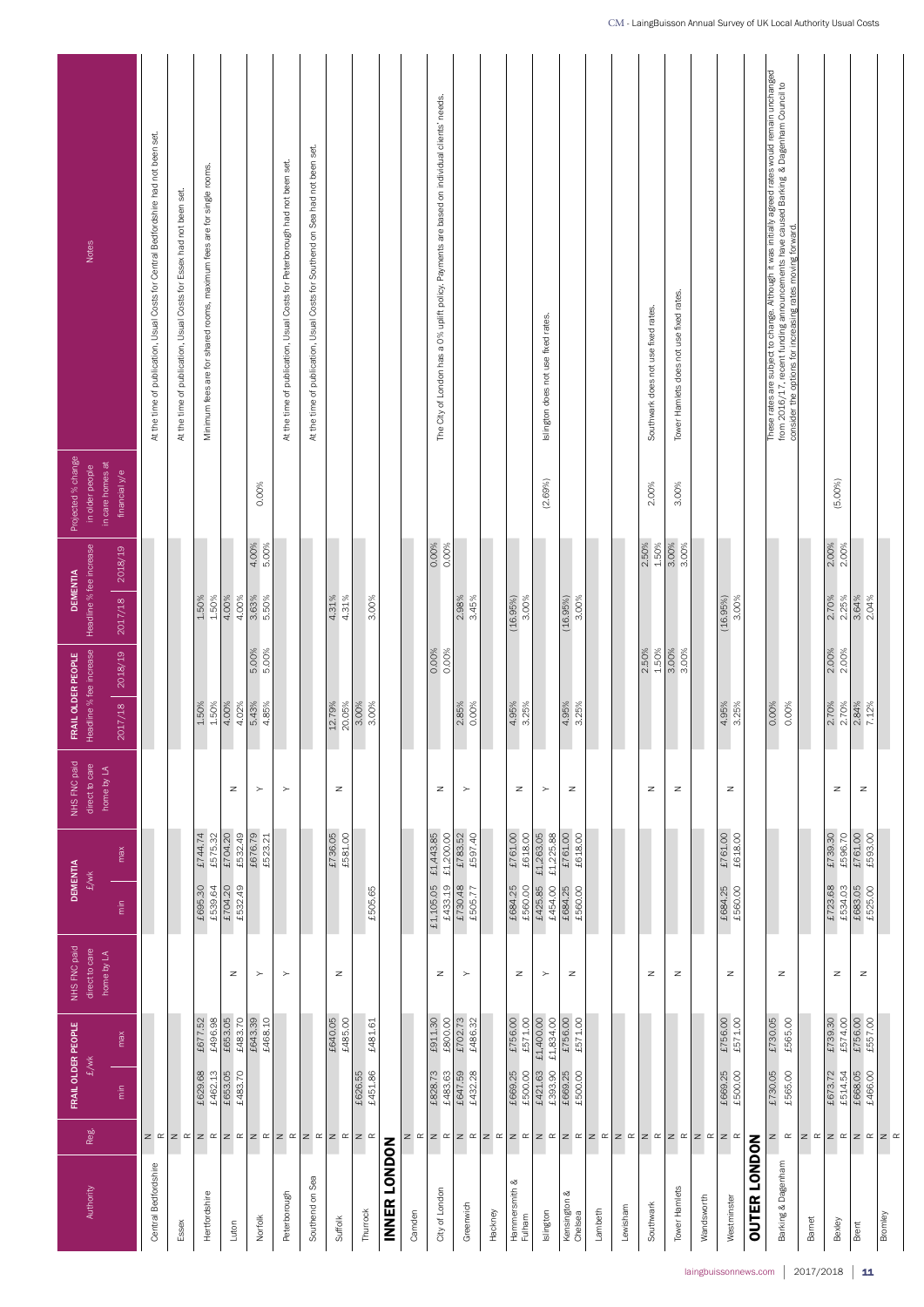| Notes                                                                      |                    |                               |               | Haringey do not use fixed rates. | At the time of publication, Usual Costs for Harrow had not been set. |                                          | At the time of publication, Usual Costs for Hillingdon had not been set. Uplifts are expected and will<br>be backdated to 1st April 2017. | At the time of publication, Usual Costs for Hounslow had not been set. |                                 |                                              | At the time of publication, Usual Costs for Newham had not been set. |                                          |                         |                           |                |            | Bracknell Forest does not use fixed rates. |                 | Buckinghamshire does not use fixed rates.    |                      |                           | At the time of publication, Usual Costs for the Isle of Wight had not been set. |                                          |        |                | At the time of publication, Usual Costs for Oxfordshire had not been set. |                                          |
|----------------------------------------------------------------------------|--------------------|-------------------------------|---------------|----------------------------------|----------------------------------------------------------------------|------------------------------------------|-------------------------------------------------------------------------------------------------------------------------------------------|------------------------------------------------------------------------|---------------------------------|----------------------------------------------|----------------------------------------------------------------------|------------------------------------------|-------------------------|---------------------------|----------------|------------|--------------------------------------------|-----------------|----------------------------------------------|----------------------|---------------------------|---------------------------------------------------------------------------------|------------------------------------------|--------|----------------|---------------------------------------------------------------------------|------------------------------------------|
| Projected % change<br>in care homes at<br>in older people<br>financial y/e |                    |                               |               | $(3.00\%)$                       |                                                                      |                                          |                                                                                                                                           |                                                                        |                                 | 0.00%                                        |                                                                      |                                          |                         |                           |                |            |                                            |                 | 0.00%                                        |                      |                           |                                                                                 | $(6.00\%)$                               |        | $(7.85\%)$     |                                                                           |                                          |
| Headline % fee increase<br>2018/19<br><b>DEMENTIA</b><br>2017/18           | $1.00\%$<br>1.00%  | 3.05%<br>4.39%                |               | 6.00%<br>3.00%                   |                                                                      | 1.03%<br>4.13%                           |                                                                                                                                           |                                                                        |                                 | 0.00%<br>0.00%<br>0.00%<br>0.00%             |                                                                      | 2.00%<br>2.00%                           |                         | 0.00%<br>0.00%            |                |            |                                            |                 | $1.50\%$<br>$1.50\%$                         | $8.00\%$<br>$1.00\%$ | $1.20\%$<br>2.30%         |                                                                                 | $1.66\%$<br>$1.41\%$                     |        | 1.00%<br>1.00% |                                                                           | $\frac{4.00\%}{2.01\%}$                  |
| Headline % fee increase<br>2018/19<br>FRAIL OLDER PEOPLE<br>2017/18        | 1.00%<br>1.00%     | 7.70%<br>7.12%                |               | 6.00%<br>3.00%                   |                                                                      | 1.55%<br>7.31%                           |                                                                                                                                           |                                                                        |                                 | 0.00%<br>0.00%<br>0.00%<br>0.00%             |                                                                      | 2.00%<br>2.08%                           |                         | $0.00\%$<br>0.00%         |                |            |                                            |                 | $1.50\%$<br>1.50%                            | 8.00%<br>1.00%       | 1.20%<br>0.00%            |                                                                                 | 1.66%<br>$1.4\,1\%$                      |        | 1.00%<br>1.00% |                                                                           | 4.00%<br>2.01%                           |
| NHS FNC paid<br>direct to care<br>home by LA                               |                    |                               |               | z                                |                                                                      | $\mathsf z$                              |                                                                                                                                           | $\mathsf{z}% _{T}\!\left( \mathsf{z}\right)$                           |                                 | $\mathbf{z}$                                 |                                                                      | z                                        |                         | $\mathsf z$               |                |            | $\mathsf z$                                |                 | $\mathsf{z}% _{T}\!\left( \mathsf{z}\right)$ |                      |                           |                                                                                 | $\mathsf z$                              |        |                | $\succ$                                                                   |                                          |
| max<br><b>DEMENTIA</b><br>$E/\mathsf{wk}$<br>min                           | £885.74<br>£730.69 | £761.00<br>£680.05<br>£525.00 |               |                                  |                                                                      | £679.05<br>£568.00<br>£679.05<br>£568.00 |                                                                                                                                           |                                                                        |                                 | £1,455.71<br>£1,070.00<br>£585.46<br>£380.59 |                                                                      | £661.76<br>£552.55<br>£661.76<br>£552.55 |                         | £753.05                   |                |            | £741.48 £1,505.05<br>£535.00 £1,200.00     |                 |                                              | £702.10<br>£506.80   | £749.07<br>£541.80        |                                                                                 | £694.13<br>£461.87                       |        |                |                                                                           | £739.27<br>£473.13<br>£473.13<br>£739.27 |
| NHS FNC paid<br>direct to care<br>home by LA                               |                    |                               |               | $\mathbb Z$                      |                                                                      | $\mathbb Z$                              |                                                                                                                                           | $\mathbb Z$                                                            |                                 | $\mathbb Z$                                  |                                                                      | $\mathbb Z$                              |                         | $\mathbb Z$               |                |            | $\mathbb Z$                                |                 | $\mathbb Z$                                  |                      |                           |                                                                                 | $\mathbb Z$                              |        |                | $\succ$                                                                   |                                          |
| FRAIL OLDER PEOPLE<br>max<br>$E/wk$<br>$\overline{\min}$                   | £777.14<br>£622.09 | £756.00<br>£466.00<br>£668.05 |               |                                  |                                                                      | £694.05<br>£506.00<br>£663.05<br>£506.00 |                                                                                                                                           |                                                                        |                                 | £1,455.71<br>£1,070.00<br>£585.46<br>£380.59 |                                                                      | £661.76<br>£490.00<br>£661.76<br>£490.00 |                         | £630.05<br>£425.00        |                |            | £741.48 £1,293.05<br>£538.86 £890.00       |                 |                                              | £681.73<br>£440.93   | £749.07<br>£357.28        |                                                                                 | £694.13<br>£461.87<br>£668.16<br>£378.78 |        | £432.72        |                                                                           | £684.88<br>£419.79<br>£684.88<br>£419.79 |
| Reg.                                                                       | $z \propto$        | $\, \geq \,$ $\, \simeq$      | $ z  \propto$ | $z \propto$                      | $\, \geq \,$ $\, \simeq$                                             | $ z $ $\alpha$                           |                                                                                                                                           |                                                                        | $z \alpha  z \alpha   z \alpha$ | $z \alpha   z \alpha$                        |                                                                      | $ z  \propto$                            | $ z  \propto$           | $ z  \propto  z  \propto$ |                |            | $z \propto$                                | $ z  \propto$   | $ z  \propto  z  \propto$                    |                      | $\mathbb Z$ $\mathbbm{C}$ |                                                                                 | $z \alpha  z \alpha   z \alpha$          |        | $z \propto$    | $ z $ $\alpha$                                                            | $ z $ $\alpha$                           |
| Authority                                                                  | Croydon            | Ealing                        | Enfield       | Haringey                         | Harrow                                                               | Havering                                 | Hillingdon                                                                                                                                | Hounslow                                                               | Kingston upon<br>Thames         | Merton                                       | Newham                                                               | Redbridge                                | Richmond upon<br>Thames | Sutton                    | Waltham Forest | SOUTH EAST | Bracknell Forest                           | Brighton & Hove | Buckinghamshire                              | East Sussex          | Hampshire                 | Isle of Wight                                                                   | Kent                                     | Medway | Milton Keynes  | Oxfordshire                                                               | Portsmouth                               |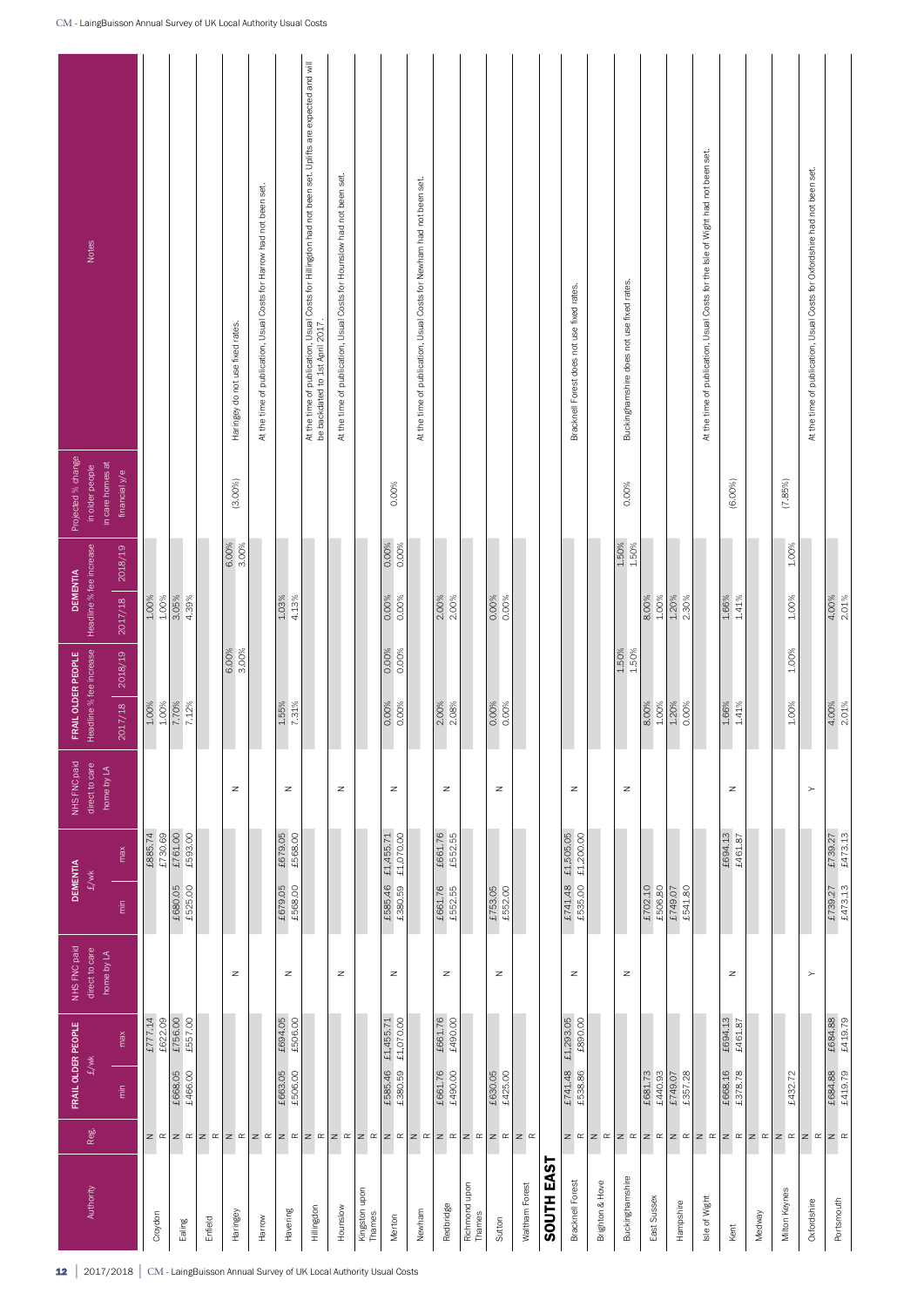| <b>Notes</b>                                  |                                   |                    | Slough does not use fixed fee rates.       |                             | The proposed fee increase is for those individuals at or below the current guidance rate. No fee uplift is<br>proposed for those services already commissioned above the fee guidance rate. The fee guidance rate is | reported above under 'minimum.' | West Berkshire does not used fixed fee rates. | Usual maximum rates include a standard and enhanced rate which recognises the differences in costs<br>across the country which have been highlighted by commissioners and supported by survey returns. | Windsor & Maidenhead do not use fixed rates. | At the time of publication, Usual Costs for Wokingham had not been set. |            |                                                        |             |                           |         | From July 2015 Comwall has used the Resource Allocation System (RAS) to determine fees. In addition to<br>meeting a person's assessed eligible care needs within the indicative/personal budget, the council will also<br>pay an add |                    |                                          |                               |                                          |                 |                           |                                          | Poole does not use fixed rates |                          |         | South Gloucestershire individually negotiates all rates. |                                          | At the time of publication, Usual Costs for Torbay & South Devon had not been set. Figures are<br>interim fees pending consultation and the outcome of a Judicial Review. | Wiltshire does not used fixed rates.         |       |                                                                                                                                                                                                                                                                                                                                                                                                                                                                                                                                                                     | Atthough an uplift has been awarded for the current financial year, negotiations with providers are<br>ongoing, and therefore may be subject to change. |                                          |
|-----------------------------------------------|-----------------------------------|--------------------|--------------------------------------------|-----------------------------|----------------------------------------------------------------------------------------------------------------------------------------------------------------------------------------------------------------------|---------------------------------|-----------------------------------------------|--------------------------------------------------------------------------------------------------------------------------------------------------------------------------------------------------------|----------------------------------------------|-------------------------------------------------------------------------|------------|--------------------------------------------------------|-------------|---------------------------|---------|--------------------------------------------------------------------------------------------------------------------------------------------------------------------------------------------------------------------------------------|--------------------|------------------------------------------|-------------------------------|------------------------------------------|-----------------|---------------------------|------------------------------------------|--------------------------------|--------------------------|---------|----------------------------------------------------------|------------------------------------------|---------------------------------------------------------------------------------------------------------------------------------------------------------------------------|----------------------------------------------|-------|---------------------------------------------------------------------------------------------------------------------------------------------------------------------------------------------------------------------------------------------------------------------------------------------------------------------------------------------------------------------------------------------------------------------------------------------------------------------------------------------------------------------------------------------------------------------|---------------------------------------------------------------------------------------------------------------------------------------------------------|------------------------------------------|
| Projected % change<br>in older people         | in care homes at<br>financial y/e |                    | $5.00 + \%$                                |                             |                                                                                                                                                                                                                      |                                 | 3.25%                                         | 2.00%                                                                                                                                                                                                  |                                              |                                                                         |            |                                                        |             |                           |         |                                                                                                                                                                                                                                      |                    |                                          |                               |                                          |                 |                           |                                          | 0.00%                          |                          |         |                                                          |                                          |                                                                                                                                                                           |                                              |       |                                                                                                                                                                                                                                                                                                                                                                                                                                                                                                                                                                     | 2.00%                                                                                                                                                   |                                          |
| Headline % fee increase<br><b>DEMENTIA</b>    | 2018/19<br>2017/18                | (7.00%)<br>0.00%   | 5.30%<br>5.30%                             |                             | 9.90%<br>11.00%                                                                                                                                                                                                      | 11.00%<br>11.00%                | 2.00%<br>2.00%                                | 3.03%<br>3.03%                                                                                                                                                                                         | 4.00%<br>4.00%                               |                                                                         |            | 2.24%<br>2.32%                                         | $1.80\%$    | $1.80\%$                  |         |                                                                                                                                                                                                                                      | 3.34%              | 2.50%<br>3.71%                           | 2.50%                         | 4.93%                                    |                 |                           | 2.80%<br>2.82%                           |                                | $0.00\%$<br>0.00%        | 1.30%   | 1.30%                                                    | 3.80%<br>3.80%                           |                                                                                                                                                                           |                                              |       | 3.00%<br>3.00%<br>3.45%<br>2.87%                                                                                                                                                                                                                                                                                                                                                                                                                                                                                                                                    | 3.00%<br>3.00%<br>$4.94\%$<br>3.00%                                                                                                                     | 2.72%<br>2.75%                           |
| Headline % fee increase<br>FRAIL OLDER PEOPLE | 2018/19<br>2017/18                | 0.00%<br>2.31%     | 5.30%<br>5.30%                             |                             | $9.90\%$<br>11.00%                                                                                                                                                                                                   | 8.80%<br>9.70%                  | 2.00%<br>2.00%                                | 3.02%<br>3.03%                                                                                                                                                                                         | 4.00%<br>4.00%                               |                                                                         |            | 2.39%<br>2.32%                                         | 1.00%       | 2.02%                     |         |                                                                                                                                                                                                                                      | 3.34%              | 2.50%<br>3.71%                           | 2.50%                         | 5.04%                                    |                 |                           | 2.80%<br>2.82%                           |                                | $0.00%$<br>$1.00%$       | 1.30%   | 1.30%                                                    | 3.80%<br>3.80%                           | 3.02%<br>5.16%                                                                                                                                                            |                                              |       | 3.00%<br>6.00%<br>3.10%<br>6.97%                                                                                                                                                                                                                                                                                                                                                                                                                                                                                                                                    | 3.00%<br>3.00%<br>3.00%<br>3.00%                                                                                                                        | 2.85%<br>2.85%                           |
| NHS FNC paid<br>direct to care                | home by LA                        |                    | z                                          |                             | $\mathbb Z$                                                                                                                                                                                                          |                                 | z                                             | z                                                                                                                                                                                                      | $\succ$                                      |                                                                         |            |                                                        |             |                           |         | $\mathbb Z$                                                                                                                                                                                                                          | $\succ$            |                                          |                               |                                          |                 |                           | $\succ$                                  | z                              | z                        |         | $\succ$                                                  | $\rightarrow$                            |                                                                                                                                                                           | $\mathsf z$                                  |       | $\rightarrow$                                                                                                                                                                                                                                                                                                                                                                                                                                                                                                                                                       | $\mathbb Z$                                                                                                                                             | $\succ$                                  |
| <b>DEMENTIA</b><br>$E/\mathsf{wk}$            | max<br>$\frac{c}{\overline{c}}$   | £679.88<br>£700.00 | £1,011.05<br>£800.00<br>£955.05<br>£700.00 |                             | £760.05                                                                                                                                                                                                              | £562.00                         | £1,105.05<br>£1,070.00<br>£684.95<br>£552.40  | £738.25<br>£633.69<br>£675.20<br>£546.11                                                                                                                                                               | £1,100.00<br>£800.00<br>£730.00<br>£574.00   |                                                                         |            | £729.38<br>£573.33                                     | £720.05     | £565.00                   |         |                                                                                                                                                                                                                                      | £701.25<br>£674.25 | £519.00<br>£676.77<br>£485.00<br>£676.77 | £521.72<br>£365.92            | £671.55<br>£556.13<br>£652.40<br>£535.51 |                 |                           | £703.05<br>£531.00<br>£490.00<br>£673.05 | £629.05<br>£460.00             | £678.25<br>£536.01       |         |                                                          | £597.08<br>£709.63<br>£550.62            |                                                                                                                                                                           | £1,200.00<br>£955.00<br>£481.05<br>£432.87   |       | £746.52<br>£547.32<br>£746.52<br>£547.32                                                                                                                                                                                                                                                                                                                                                                                                                                                                                                                            | £764.77<br>£603.75                                                                                                                                      | £813.67<br>£614.00<br>£578.00<br>£727.67 |
| NHS FNC paid<br>direct to care                | home by LA                        |                    | $\mathsf z$                                |                             | $\mathbb Z$                                                                                                                                                                                                          |                                 | z                                             | z                                                                                                                                                                                                      | $\succ$                                      |                                                                         |            |                                                        |             |                           |         | z                                                                                                                                                                                                                                    | $\succ$            |                                          |                               |                                          |                 |                           | ≻                                        | $\mathbb Z$                    | $\mathsf z$              |         | $\rightarrow$                                            | $\succ$                                  |                                                                                                                                                                           | $\mathsf z$                                  |       | $\left. \right. \right. \left. \right. \left. \right. \left. \right. \left. \right. \left. \left. \right. \left. \right. \left. \right. \left. \right. \left. \left. \right. \left. \right. \left. \left. \right. \right. \left. \left. \right. \left. \left. \right. \right. \left. \left. \right. \left. \right. \left. \left. \right. \right. \left. \left. \right. \right. \left. \left. \right. \right. \left. \left. \right. \left. \left. \right. \right. \left. \left. \right. \right. \left. \left. \right. \right. \left. \left. \right. \left. \left. \$ | $\mathbb Z$                                                                                                                                             | $\succ$                                  |
| FRAIL OLDER PEOPLE<br>$E/wk$                  | max<br>$\frac{1}{2}$              | £750.00<br>£665.00 | £1,055.05<br>£800.00<br>£812.25<br>£682.02 |                             | £760.05                                                                                                                                                                                                              | £486.00                         | £1,012.94<br>£750.00<br>£748.80<br>£650.00    | £738.25<br>£604.84<br>£675.20<br>£487.52                                                                                                                                                               | £1,000.00<br>£1,379.00<br>£536.00<br>£368.00 |                                                                         |            | £711.10<br>£552.89                                     | £660.05     | £505.00                   |         |                                                                                                                                                                                                                                      | £701.25<br>£674.25 | £519.00<br>£676.77<br>£485.00<br>£676.77 | £521.72<br>£671.55<br>£365.92 | £503.66<br>£652.40<br>£484.99            |                 |                           | £703.05<br>£531.00<br>£490.00<br>£673.05 | £644.05<br>£460.00             | £647.21                  | £471.75 |                                                          | £709.63<br>£486.72<br>£667.81<br>£434.44 | £721.05<br>£559.00<br>£698.05<br>£411.00                                                                                                                                  | £1,227.56<br>£1,851.64<br>£361.51<br>£417.71 |       | £715.82<br>£517.17<br>$\frac{£715.82}{£517.17}$                                                                                                                                                                                                                                                                                                                                                                                                                                                                                                                     | £686.77<br>£474.00                                                                                                                                      | £691.67<br>£542.00                       |
| Reg.                                          |                                   | $z \propto$        | $z \propto$                                | $\vert z \vert$<br>$\simeq$ | $\,$ $\,$                                                                                                                                                                                                            | $\simeq$                        | $\, \geq$<br>$\simeq$                         | $z \propto$                                                                                                                                                                                            | $\, \geq \,$ $\, \alpha$                     | $ z  \propto$                                                           |            | $\mathsf{z}% _{0}\left( \mathsf{z}\right)$<br>$\simeq$ |             | $ z  \propto  z  \propto$ |         | $\,$ $\,$<br>$\simeq$                                                                                                                                                                                                                | $z \propto$        |                                          |                               | $ z  \propto  z  \propto$                | $z \propto$     | $ z  \propto  z  \propto$ |                                          | $z \propto$                    | $\, \geq \,$ $\, \simeq$ |         | $ z  \propto$                                            | $z \propto$                              | $\, \geq \,$ $\, \alpha$                                                                                                                                                  | $ z  \propto$                                |       | $z \alpha$                                                                                                                                                                                                                                                                                                                                                                                                                                                                                                                                                          | $z \propto$                                                                                                                                             | $z \propto$                              |
| Authority                                     |                                   | Reading            | Slough                                     | Southampton                 | Surrey                                                                                                                                                                                                               |                                 | West Berkshire                                | West Sussex                                                                                                                                                                                            | Maidenhead<br>Windsor &                      | Wokingham                                                               | SOUTH WEST | Bath & North East<br>Somerset                          | Bournemouth |                           | Bristol | Cornwall                                                                                                                                                                                                                             | Devon              |                                          | Dorset                        | Gloucestershire                          | Isles of Scilly | North Somerset            | Plymouth                                 | Poole                          | Somerset                 | South   | Gloucestershire                                          | Swindon                                  | Torbay & Southern<br>Devon                                                                                                                                                | Wiltshire                                    | WALES | Isle of Anglesey                                                                                                                                                                                                                                                                                                                                                                                                                                                                                                                                                    | Blaenau Gwent                                                                                                                                           | Bridgend                                 |

laingbuissonnews.com | 2017/2018 | 13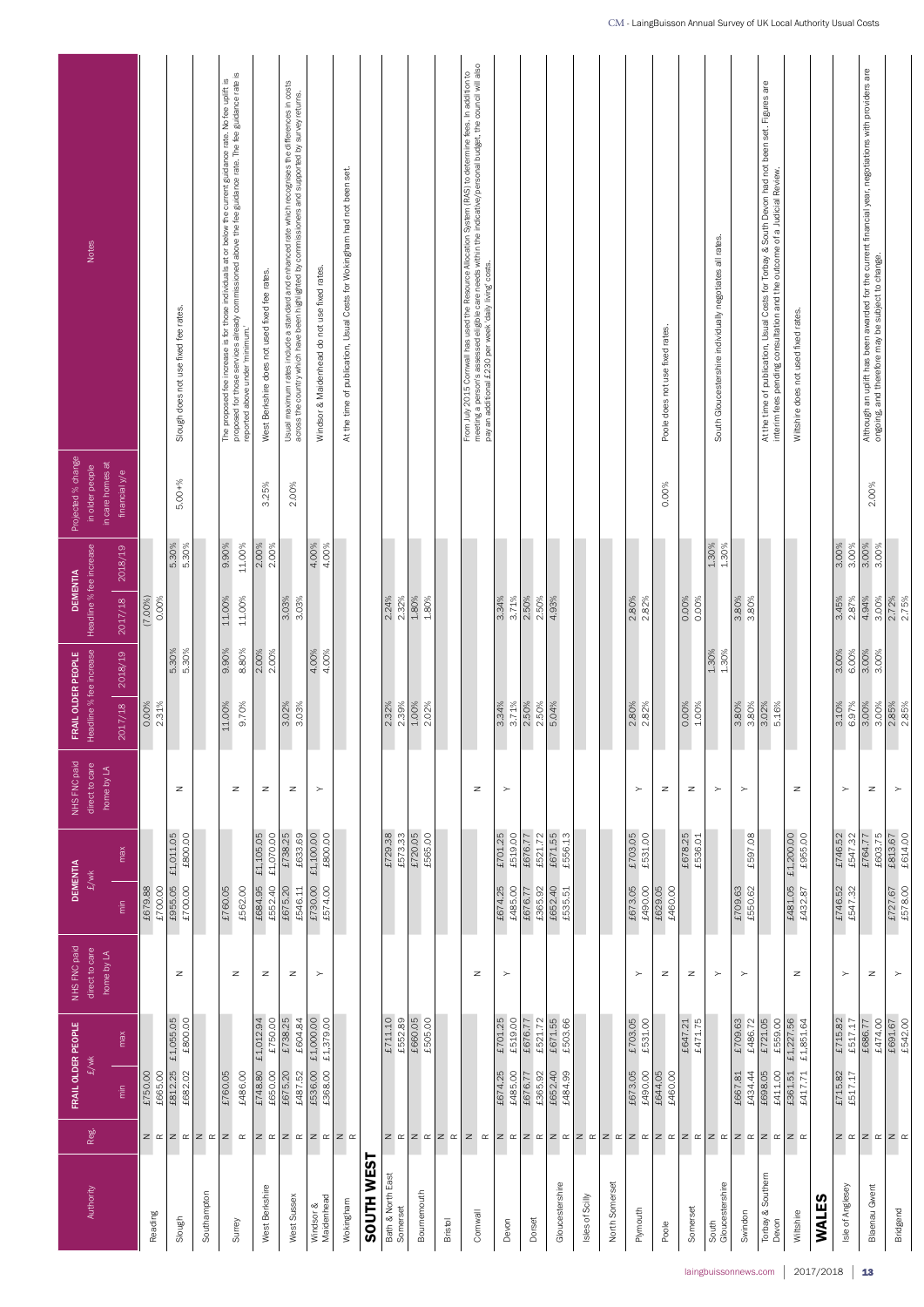|                              |                            | FRAIL OLDER PEOPLE       |                    | NHS FNC paid                 | <b>DEMENTIA</b>       |                                | NHS FNC paid                 | FRAIL OLDER PEOPLE                     | <b>DEMENTIA</b>         | Projected % change                  |                                                                                                                                                   |
|------------------------------|----------------------------|--------------------------|--------------------|------------------------------|-----------------------|--------------------------------|------------------------------|----------------------------------------|-------------------------|-------------------------------------|---------------------------------------------------------------------------------------------------------------------------------------------------|
| Authority                    | Reg.                       | $E/\mathsf{w}\mathsf{k}$ |                    | direct to care<br>home by LA | $\pounds / \text{wk}$ |                                | direct to care<br>home by LA | Headline % fee increase                | Headline % fee increase | in care homes at<br>in older people | <b>Notes</b>                                                                                                                                      |
|                              |                            | $\min$                   | max                |                              | min                   | max                            |                              | 2018/19<br>2017/18                     | 2018/19<br>2017/18      | financial y/e                       |                                                                                                                                                   |
|                              |                            |                          |                    |                              |                       |                                |                              |                                        |                         |                                     |                                                                                                                                                   |
| Caerphilly                   | $\simeq$<br>$\mathsf{z}$   |                          | £557.00<br>£696.67 | $\mathsf z$                  |                       | £608.00<br>£754.67             | $\mathsf z$                  | 3.00%<br>3.15%                         | 3.07%<br>3.05%          |                                     |                                                                                                                                                   |
| Cardiff                      | $\,$ $\,$<br>$\simeq$      |                          |                    | $\rightarrow$                |                       |                                | $\succ$                      |                                        |                         |                                     | The council use an e-procurement system to source residential and nursing placements for older<br>people.                                         |
| Carmarthenshire              | $\geq$<br>$\simeq$         |                          | £654.86<br>£522.28 | $\rightarrow$                |                       | £731.41<br>£545.33             | $\rightarrow$                | 3.73%<br>3.65%                         | 4.13%<br>3.58%          | 2.00%                               |                                                                                                                                                   |
| Ceredigion                   | $z \propto$                |                          |                    |                              |                       |                                |                              |                                        |                         |                                     |                                                                                                                                                   |
| Conwy                        | $\, \geq \,$ $\, \alpha$   | £580.67<br>£360.67       | £766.63<br>£791.00 | $\succ$                      | £697.00<br>£532.07    | £1,081.15<br>£781.16           | $\succ$                      |                                        |                         | 10.00%                              | Conwy does not use fixed rates.                                                                                                                   |
| Denbighshire                 | $\mathbb Z$ $\mathbbm{C}$  | £717.50<br>£507.46       |                    | $\succ$                      | £748.20<br>£547.33    |                                | $\succ$                      | 3.94%<br>4.96%                         | 4.35%<br>2.87%          |                                     |                                                                                                                                                   |
| Flintshire                   | $\, \simeq \,$ $\, \simeq$ | £717.48<br>£526.87       | £717.48<br>£547.33 | $\succ$                      | £748.18<br>£547.33    | £748.18<br>£547.33             | $\succ$                      | 4.23%<br>5.60%                         | 4.83%<br>3.25%          |                                     |                                                                                                                                                   |
| Gwynedd                      | $\,$ $\,$<br>$\simeq$      |                          |                    |                              |                       |                                |                              |                                        |                         |                                     |                                                                                                                                                   |
| Merthyr Tydfil               | $z \propto$                |                          |                    |                              |                       |                                |                              |                                        |                         |                                     |                                                                                                                                                   |
| Monmouthshire                | $ z  \propto$              | £727.69<br>£536.00       | £727.69<br>£536.00 | z                            | £730.69<br>£576.00    | $\frac{2}{2730.69}$<br>£576.00 |                              | 5.10%<br>5.09%                         | 4.92%<br>5.06%          |                                     |                                                                                                                                                   |
| Neath Port Talbot            | $z \propto$                | £522.15<br>£686.01       | £538.00<br>£686.01 | $\succ$                      | £714.35<br>£538.00    | £714.35<br>£538.00             | $\succ$                      | 2.85%<br>3.00%                         | 2.85%<br>3.66%          |                                     |                                                                                                                                                   |
| Newport                      | $z \propto$                | £747.69<br>£611.00       | £998.69<br>£669.00 | $\mathsf z$                  | £950.69<br>£541.00    | £1,063.69<br>£587.00           | z                            | 4.00%<br>1.80%                         | 2.00%<br>2.00%          |                                     | Weekly fees are negotiated separately with each provider.                                                                                         |
| Pembrokeshire                | $z \propto$                |                          |                    |                              |                       |                                |                              |                                        |                         |                                     |                                                                                                                                                   |
| Powys                        | $\mathbb Z$ $\mathbb Z$    | £621.20<br>£444.24       |                    | $\rightarrow$                | £637.94<br>£464.54    |                                | $\rightarrow$                | $0.94\%$<br>(2.75%)                    | 0.94%<br>(5.17%)        |                                     |                                                                                                                                                   |
| Rhondda Cynon Taff           | $ z  \propto$              | £713.01<br>£565.00       | £565.00<br>£713.01 | $\succ$                      | £599.00<br>£752.01    | £599.00<br>£752.01             | $\succ$                      | 2.30%<br>2.92%                         | 2.45%<br>2.92%          |                                     | At the time of publication, Usual Costs for Rhondda Cynon Taff had not been set. Figures are interim<br>fees.                                     |
| Swansea                      | $\, \geq \,$ $\, \alpha$   | £719.67<br>£511.00       | £511.00<br>£719.67 | $\succ$                      | £735.67<br>£511.00    | £511.00<br>£735.67             | $\succ$                      | 6.66%<br>0.00%                         | 8.12%<br>0.00%          | 0.00%                               |                                                                                                                                                   |
| Torfaen                      | $\mathsf z$<br>$\simeq$    |                          | £734.69<br>£534.00 | $\mathbb Z$                  |                       | £791.69<br>£623.00             | $\mathbb Z$                  | 4.09%<br>3.08%                         | 4.05%<br>3.00%          | (2.00%)                             |                                                                                                                                                   |
| Vale of Glamorgan            | $\, \geq \,$ $\, \alpha$   |                          | £705.90<br>£565.00 | $\succ$                      |                       |                                | $\succ$                      | $1.00\%$<br>1.00%<br>0.86%<br>$1.07\%$ |                         |                                     |                                                                                                                                                   |
| Wrexham                      | $\, \simeq \,$ $\, \simeq$ | £717.48<br>£526.87       | £779.48<br>£526.87 | $\succ$                      | £723.25<br>£547.33    | £766.35<br>£718.97             | $\succ$                      | 4.00%<br>6.85%                         | 9.78%<br>3.31%          |                                     |                                                                                                                                                   |
| SCOTLAND                     |                            |                          |                    |                              |                       |                                |                              |                                        |                         |                                     |                                                                                                                                                   |
| Aberdeen                     | $\mathsf{z}$<br>$\simeq$   |                          | £667.09<br>£573.92 | $\rightarrow$                |                       | £667.09<br>£573.92             | $\succ$                      | 2.80%<br>2.71%                         | 2.80%<br>2.71%          |                                     |                                                                                                                                                   |
| Aberdeenshire                | $\mathbb Z~\cong$          | £647.09<br>£554.42       | £670.09<br>£576.92 | $\succ$                      |                       |                                | $\succ$                      | 3.20%<br>2.84%                         |                         | $(1.50\%)$                          | Minimum fees represent a £20.00 reduction if Care Inspectorate grades are consistently low<br>(applied at the discretion of the local authority). |
| Angus                        | $z \propto$                | £667.09<br>£574.42       | £670.09<br>£576.92 |                              | £574.42               | £576.92                        |                              | 6.81%<br>6.81%                         | 6.81%                   |                                     |                                                                                                                                                   |
| Argyll & Bute                | $z \propto$                | £642.09<br>£549.42       | £670.09<br>£577.42 | $\succ$                      | £642.09<br>£592.67    | £670.09<br>£620.67             | $\succ$                      | 6.81%<br>6.81%                         | 6.81%<br>2.80%          |                                     | Minimum fees reflect a £25.00 reduction for a shared room.                                                                                        |
| Clackmannanshire             | $\mathbb Z$ $\mathbb C$    | £667.09<br>£574.42       | £667.09<br>£574.42 | $\succ$                      | £667.09<br>£574.42    | £667.09<br>£574.42             | $\succ$                      | 6.81%<br>6.81%                         | 6.81%<br>6.81%          |                                     |                                                                                                                                                   |
| Comhairle nan<br>Eilean Siar | $\, \geq$<br>$\simeq$      | £700.07                  | £712.00<br>£629.14 | $\succ$                      |                       |                                |                              | 1.75%<br>2.80%                         |                         |                                     |                                                                                                                                                   |
| Dumfries & Galloway          | $\mathbb Z~\cong$          |                          |                    |                              |                       |                                |                              |                                        |                         |                                     |                                                                                                                                                   |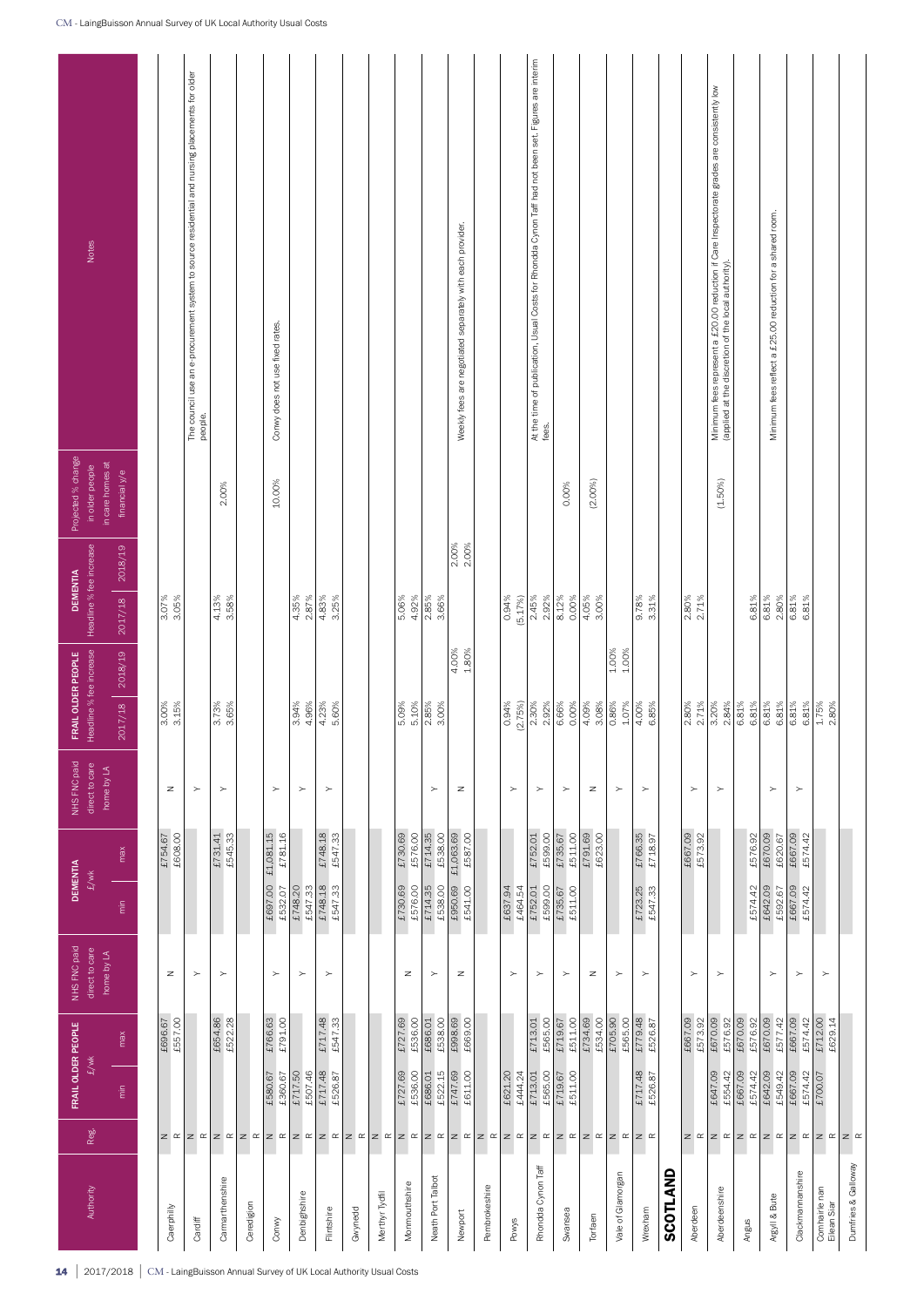| Notes                                                   |                                   |                       |                    |                    |                     |                                                                                                                                                                                                                                                                                                                                                                                                                                                                                                                                                                     |          |                          |                 |           |           |                |                       | Minimum rates are for dual shared rooms.                                                                                                                                                                                                                                                                                                                                                                                                                                                                                                                            |          |                       |            |          |                       |           |          |            |                   |                       |              |          |           |                 |                       |                  |          |                       |                |          |                         |           |               |                     |          |                       |                         |                               |         |             | As the Isle of Man has fundamental statutory differences from the UK, figures are not directly<br>comparable. |  |
|---------------------------------------------------------|-----------------------------------|-----------------------|--------------------|--------------------|---------------------|---------------------------------------------------------------------------------------------------------------------------------------------------------------------------------------------------------------------------------------------------------------------------------------------------------------------------------------------------------------------------------------------------------------------------------------------------------------------------------------------------------------------------------------------------------------------|----------|--------------------------|-----------------|-----------|-----------|----------------|-----------------------|---------------------------------------------------------------------------------------------------------------------------------------------------------------------------------------------------------------------------------------------------------------------------------------------------------------------------------------------------------------------------------------------------------------------------------------------------------------------------------------------------------------------------------------------------------------------|----------|-----------------------|------------|----------|-----------------------|-----------|----------|------------|-------------------|-----------------------|--------------|----------|-----------|-----------------|-----------------------|------------------|----------|-----------------------|----------------|----------|-------------------------|-----------|---------------|---------------------|----------|-----------------------|-------------------------|-------------------------------|---------|-------------|---------------------------------------------------------------------------------------------------------------|--|
| Projected % change<br>in older people                   | in care homes at<br>financial y/e |                       |                    |                    |                     |                                                                                                                                                                                                                                                                                                                                                                                                                                                                                                                                                                     |          |                          |                 | 1.00%     |           |                |                       |                                                                                                                                                                                                                                                                                                                                                                                                                                                                                                                                                                     |          |                       |            |          |                       |           |          | $(2.50\%)$ |                   |                       |              |          |           | 6.24%           |                       |                  |          |                       |                |          |                         |           |               |                     |          |                       |                         |                               |         |             |                                                                                                               |  |
|                                                         | 2018/19                           | 1.25%<br>1.25%        |                    |                    |                     |                                                                                                                                                                                                                                                                                                                                                                                                                                                                                                                                                                     |          |                          | 0.00%           | 0.00%     |           |                |                       |                                                                                                                                                                                                                                                                                                                                                                                                                                                                                                                                                                     |          |                       |            |          |                       |           |          | 2.80%      | 2.80%             |                       | 4.00%        | 4.00%    | 2.40%     | 2.40%           |                       |                  |          |                       |                |          |                         |           |               |                     |          |                       |                         |                               |         |             |                                                                                                               |  |
| Headline % fee increase<br><b>DEMENTIA</b>              | 2017/18                           | 6.81%<br>6.81%        | 4.94%              | 3.35%<br>2.86%     | 3.35%               | 6.81%                                                                                                                                                                                                                                                                                                                                                                                                                                                                                                                                                               | 6.81%    |                          | 7.29%           | 7.28%     | 6.81%     | 6.81%<br>6.80% | 6.79%                 |                                                                                                                                                                                                                                                                                                                                                                                                                                                                                                                                                                     |          | 9.67%<br>9.56%        | 6.81%      | 6.81%    | 2.80%<br>2.80%        | 2.79%     | 2.80%    | 6.54%      | 6.70%             |                       | 6.81%        | 6.81%    | 6.81%     | 6.81%           |                       | 2.85%            | 2.86%    |                       | 6.81%          | 6.81%    | 6.81%<br>6.81%          | 6.81%     | 6.81%         | 6.81%               | 6.81%    |                       |                         | 4.01%                         | 4.05%   |             |                                                                                                               |  |
| Headline % fee increase<br>FRAIL OLDER PEOPLE           | 2018/19                           | 1.25%<br>1.25%        |                    |                    |                     |                                                                                                                                                                                                                                                                                                                                                                                                                                                                                                                                                                     |          |                          | 0.00%           | 0.00%     |           |                |                       |                                                                                                                                                                                                                                                                                                                                                                                                                                                                                                                                                                     |          |                       |            |          |                       |           |          | 2.80%      | 2.80%             |                       | 4.00%        | 4.00%    | 2.40%     | 2.40%           |                       |                  |          |                       |                |          |                         |           |               |                     |          |                       |                         |                               |         |             |                                                                                                               |  |
|                                                         | 2017/18                           | 6.81%<br>6.81%        | 4.94%<br>2.86%     | 3.35%              | 3.35%               | 6.81%                                                                                                                                                                                                                                                                                                                                                                                                                                                                                                                                                               | 6.81%    | 6.81%<br>6.81%           | 6.78%           | 6.79%     | 6.81%     | 6.81%          | 6.79%<br>6.80%        | 6.95%                                                                                                                                                                                                                                                                                                                                                                                                                                                                                                                                                               | 6.98%    | 5.66%<br>5.66%        | 6.81%      | 6.81%    | 2.80%<br>2.80%        | 2.80%     | 2.79%    | 6.54%      | 6.70%             | 6.81%<br>4.81%        | 6.81%        | 6.81%    | 6.81%     | 6.81%           | 6.81%<br>6.81%        | 2.85%            | 2.86%    |                       | $6.81\%$       | 6.81%    | 6.81%<br>6.81%          | 6.81%     | 6.81%         | 6.81%               | 6.81%    |                       |                         | 4.01%                         | 4.05%   |             |                                                                                                               |  |
| NHS FNC paid<br>direct to care                          | home by LA                        |                       |                    |                    | $\left. \right.$    | $\left. \right. \right. \left. \right. \left. \right. \left. \right. \left. \right. \left. \left. \right. \left. \right. \left. \right. \left. \right. \left. \left. \right. \left. \right. \left. \left. \right. \right. \left. \left. \right. \left. \left. \right. \right. \left. \left. \right. \left. \right. \left. \left. \right. \right. \left. \left. \right. \right. \left. \left. \right. \right. \left. \left. \right. \left. \left. \right. \right. \left. \left. \right. \right. \left. \left. \right. \right. \left. \left. \right. \left. \left. \$ |          |                          |                 |           |           |                | $\succ$               | $\rightarrow$                                                                                                                                                                                                                                                                                                                                                                                                                                                                                                                                                       |          | $\succ$               | $\succ$    |          | $\succ$               |           | $\!>$    | $\succ$    |                   |                       |              | $\succ$  | $\succ$   |                 |                       | $\succ$          |          |                       | $\succ$        |          |                         |           | $\succ$       | $\succ$             |          |                       |                         |                               |         |             |                                                                                                               |  |
|                                                         | max                               | £670.09<br>£576.92    | £670.09            | £667.09<br>£576.92 | £574.42             | £667.09                                                                                                                                                                                                                                                                                                                                                                                                                                                                                                                                                             | £574.42  |                          | £804.11         | £692.30   | £670.09   | £576.92        | £670.09<br>£576.92    |                                                                                                                                                                                                                                                                                                                                                                                                                                                                                                                                                                     |          | £670.09<br>£587.17    | £667.09    | £574.42  | £667.09<br>£574.42    | £670.09   | £576.92  | £670.09    | £576.92           |                       | £667.09      | £574.42  | £667.09   | £574.42         |                       | £670.09          | £576.92  |                       | £667.09        | £574.42  | £667.09<br>£574.42      | £667.09   | £574.42       | £667.09             | £537.79  |                       |                         | £648.00                       |         |             |                                                                                                               |  |
| <b>DEMENTIA</b><br>$\pounds / \text{wk}$                | $\frac{1}{2}$                     | £667.09<br>£574.42    | £642.09<br>£549.42 |                    | £648.92<br>£558.77  |                                                                                                                                                                                                                                                                                                                                                                                                                                                                                                                                                                     |          |                          |                 |           | £667.09   | £574.42        | £667.09<br>£574.42    |                                                                                                                                                                                                                                                                                                                                                                                                                                                                                                                                                                     |          | £667.09<br>£574.42    |            |          | £641.39<br>£548.72    | £667.09   | £574.42  | £667.09    | £574.42           |                       |              |          |           |                 |                       | £594.71          | £502.28  |                       | £667.09        | £574.42  | £667.09<br>£574.42      | £667.09   | £574.42       | £667.09             | £537.79  |                       |                         | £648.00<br>£514.00            |         |             |                                                                                                               |  |
| NHS FNC paid<br>direct to care                          | home by LA                        |                       | $\succ$            |                    | $\succ$             | $\left. \right. \right. \left. \right. \left. \right. \left. \right. \left. \right. \left. \left. \right. \left. \right. \left. \right. \left. \right. \left. \left. \right. \left. \right. \left. \left. \right. \right. \left. \left. \right. \left. \left. \right. \right. \left. \left. \right. \left. \right. \left. \left. \right. \right. \left. \left. \right. \right. \left. \left. \right. \right. \left. \left. \right. \left. \left. \right. \right. \left. \left. \right. \right. \left. \left. \right. \right. \left. \left. \right. \left. \left. \$ |          | $\succ$                  |                 |           |           |                | $\succ$               | $\left. \right. \right. \left. \right. \left. \right. \left. \right. \left. \right. \left. \left. \right. \left. \right. \left. \right. \left. \right. \left. \left. \right. \left. \right. \left. \left. \right. \right. \left. \left. \right. \left. \left. \right. \right. \left. \left. \right. \left. \right. \left. \left. \right. \right. \left. \left. \right. \right. \left. \left. \right. \right. \left. \left. \right. \left. \left. \right. \right. \left. \left. \right. \right. \left. \left. \right. \right. \left. \left. \right. \left. \left. \$ |          | $\succ$               | $\succ$    |          | $\succ$               |           | $\succ$  | $\succ$    |                   | $\rightarrow$         |              | $\succ$  | $\succ$   |                 |                       | $\succ$          |          |                       | $\succ$        |          |                         |           | $\rightarrow$ | $\succ$             |          |                       |                         |                               |         |             |                                                                                                               |  |
|                                                         | max                               | £670.09<br>£576.92    | £670.09            | £576.92<br>£667.09 | £574.42             | £667.09                                                                                                                                                                                                                                                                                                                                                                                                                                                                                                                                                             | £574.42  | £667.09<br>£574.42       | £670.09         | £576.92   | £670.09   | £576.92        | £670.09<br>£576.92    | £667.09                                                                                                                                                                                                                                                                                                                                                                                                                                                                                                                                                             | £574.41  | £670.09<br>£576.92    | £667.09    | £574.42  | £667.09<br>£574.42    | £670.09   | £576.92  | £667.09    | £576.92           | £667.09<br>£574.42    | £667.09      | £574.42  | £667.09   | £574.42         |                       | £670.09          | £576.92  |                       | £667.09        | £574.42  | £667.09<br>£574.42      | £667.09   | £574.42       | £667.09             | £574.42  |                       |                         | £648.00<br>£514.00            |         |             |                                                                                                               |  |
| FRAIL OLDER PEOPLE<br>$\pounds / \mathsf{w} \mathsf{k}$ | $\frac{1}{2}$                     | £667.09<br>£574.42    | £642.09            | £549.42<br>£648.92 | £558.77             |                                                                                                                                                                                                                                                                                                                                                                                                                                                                                                                                                                     |          | £667.09<br>£574.42       | £617.86         | £525.14   | £667.09   | £574.42        | £667.09<br>£574.42    | £642.09                                                                                                                                                                                                                                                                                                                                                                                                                                                                                                                                                             | £549.41  | £667.09<br>£574.42    |            |          | £641.39<br>£548.72    | £667.09   | £574.42  | £667.09    | £574.42           | £667.09<br>£574.42    |              |          |           |                 | £667.09<br>£574.42    | £594.71          | £502.28  |                       | £667.09        | £574.42  | £667.09<br>£574.42      | £667.09   | £574.42       | £667.09             | £574.42  |                       |                         | £648.00                       | £514.00 |             |                                                                                                               |  |
| Reg.                                                    |                                   | $\,$ $\,$<br>$\simeq$ | z<br>$\simeq$      | $\mathsf{z}$       | $\simeq$            | $\,$ $\,$                                                                                                                                                                                                                                                                                                                                                                                                                                                                                                                                                           | $\simeq$ | $\mathsf{z}$<br>$\simeq$ | $\vert z \vert$ | $\simeq$  | $\,$ $\,$ | $\simeq$       | $\,$ $\,$<br>$\simeq$ | $\, \geq$                                                                                                                                                                                                                                                                                                                                                                                                                                                                                                                                                           | $\simeq$ | $\,$ $\,$<br>$\simeq$ | $\,$ $\,$  | $\simeq$ | $\,$ $\,$<br>$\simeq$ | $\,$ $\,$ | $\simeq$ |            | $\mathbb Z~\cong$ | $\,$ $\,$<br>$\simeq$ | $\mathbf{z}$ | $\simeq$ | $\,$ $\,$ | $\simeq$        | $\, \geq$<br>$\simeq$ | $\mathsf{z}$     | $\simeq$ | $\, \geq$<br>$\simeq$ | $\,$ $\,$      | $\simeq$ | $\mathsf z$<br>$\simeq$ | $\, \geq$ | $\simeq$      | $\,$ $\,$           | $\simeq$ | $\, \geq$<br>$\alpha$ |                         | $\geq$ $\alpha$               |         |             | $z \propto$                                                                                                   |  |
| Authority                                               |                                   | Dundee                | East Ayrshire      |                    | East Dunbartonshire | East Lothian                                                                                                                                                                                                                                                                                                                                                                                                                                                                                                                                                        |          | East Renfrewshire        |                 | Edinburgh | Falkirk   |                | Fife                  | Glasgow                                                                                                                                                                                                                                                                                                                                                                                                                                                                                                                                                             |          | Highland              | Inverclyde |          | Midlothian            |           | Moray    |            | North Ayrshire    | North Lanarkshire     |              | Orkney   |           | Perth & Kinross | Renfrewshire          | Scottish Borders |          | Shetland              | South Ayrshire |          | South Lanarkshire       |           | Stirling      | West Dunbartonshire |          | West Lothian          | <b>NORTHERN IRELAND</b> | Health & Social Care<br>Board |         | ISLE OF MAN | Isle of Man                                                                                                   |  |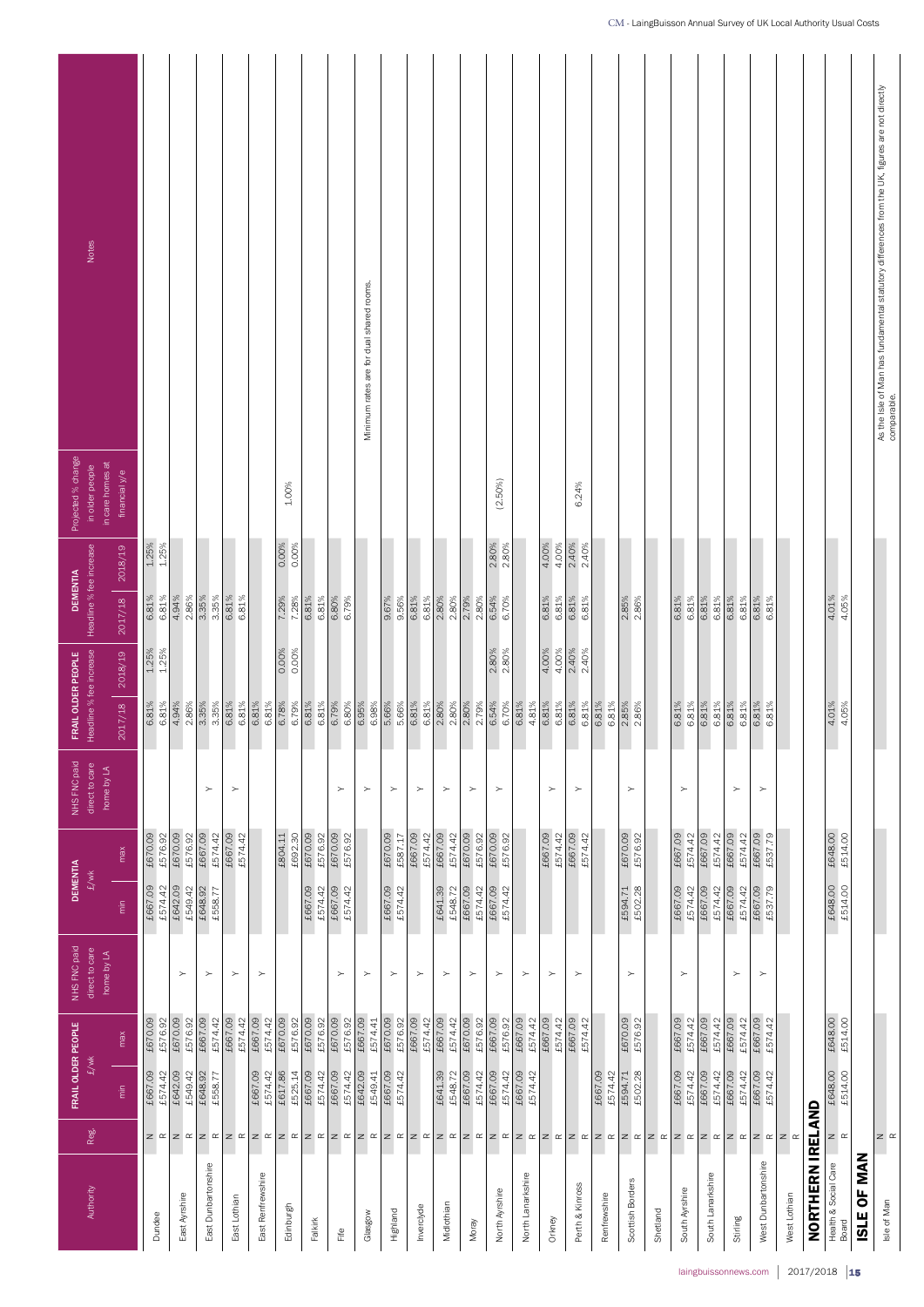# **LaingBuisson**

#### News magazines

Featuring the latest business activities across the healthcare sector, LaingBuisson's news magazines are the only independent monthly publications to concentrate solely on bringing readers news, interviews and in depth features covering developments and trends in the market. For further information on these titles visit laingbuissonnews.com where you can sign up for a trial, or contact our account managers on sales@laingbuisson.com or +44 (0)20 7841 0045



#### Keep up to date with the social care market

- residential care
- nursing care
- extra care
- homecare
- supported living
- community care
- and much more



#### Keep up to date with the acute care market

- hospitals
- primary care
- mental healthcare
- cosmetic surgery
- flexible staffing
- private medical insurance
- dentistry
- oncology
- and much more



# Subscribe now

Ten print editions - delivered through the year News insight - taking stories beyond the headlines In depth features - written by authors with a deep understanding of the markets

Interviews - with leading healthcare figures

Unique data tables - presenting LaingBuisson figures on market sizes

Special supplements - including roundtable reports, cost surveys, infographic posters

**Online archive** - news and features dating back well over a decade

**Online bonuses** - including a healthcare sector deals table with links to accompanying news coverage News e-alerts - delivered to your inbox

#### Additional subscriber benefits

**Early registration window** for LaingBuisson conferences and seminars, with fixed 'early bird' rate **5% discount** on all additional LaingBuisson product or event purchases made throughout your subscription

Subscribe to a single printed hard copy title for just  $\pmb{\pounds}499$  a year, or upgrade to receive print and digital copies for  $\boldsymbol{E749}^*$ , or take out a subscription to both titles and pay just  $\boldsymbol{\mathit{E749}}$  for print and  $\boldsymbol{\pounds}$ 999 $^*$  for the digital package - contact us today for your free trial.

\* plus vat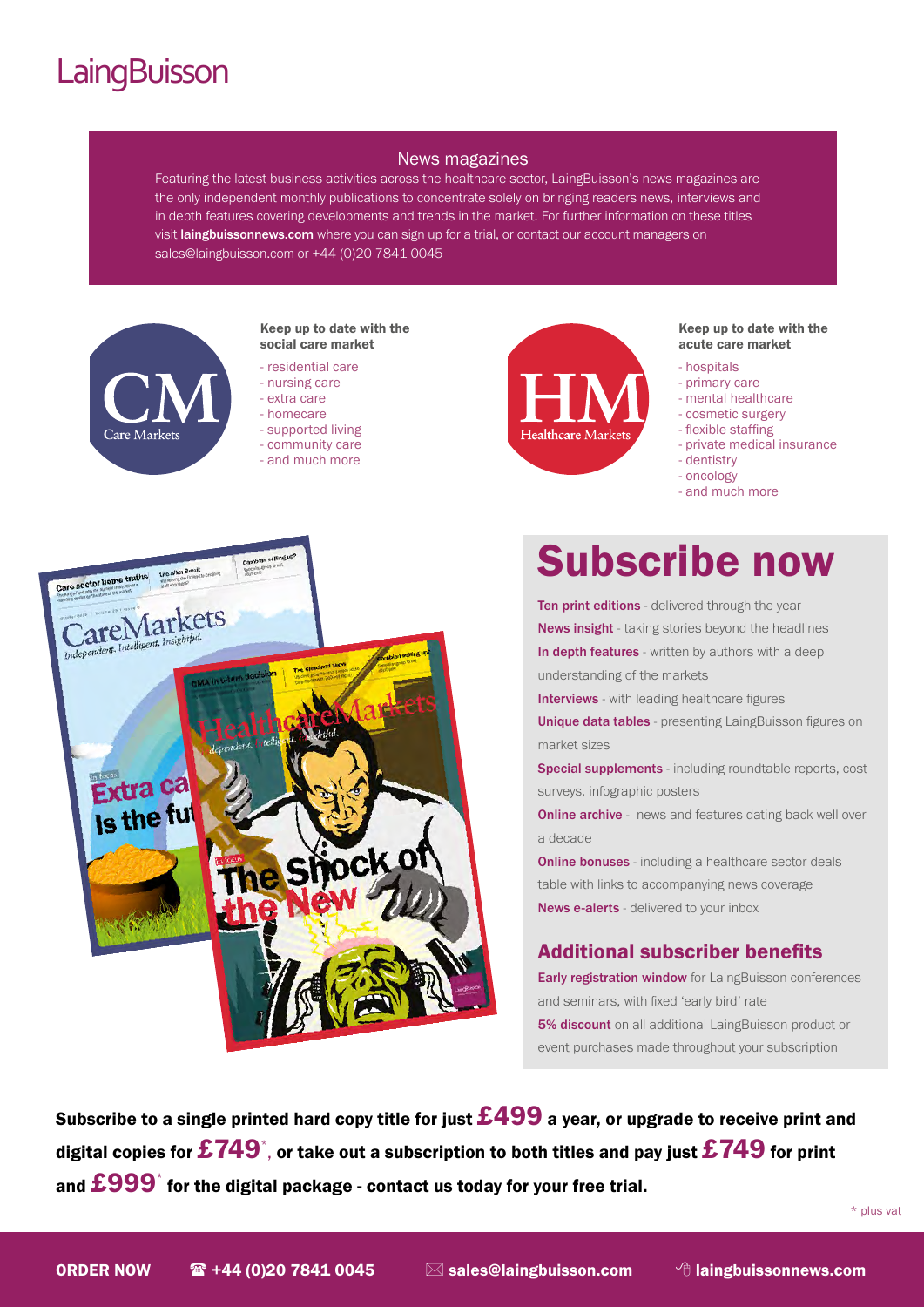# **LaingBuisson**



LaingBuisson, the leading healthcare market intelligence provider, has been serving clients for over 30 years with insights, data and analysis of health and social care market structures, policy and strategy. Our products and services are based on proprietary primary data and we are the chosen provider of Independent Sector healthcare market data to the Office for National Statistics. We help healthcare providers, commissioners, payors, investors and regulators to understand their markets, access their customers, increase profitability and deliver better quality care through market intelligence, consulting and data solutions

#### Market Intelligence

Sector knowledge is at the heart of what we do. We inform clients about their markets with sector reports, news delivered online and in print from our two market news magazines, policy insights from our think tank, conferences and events

- Market reports in depth analysis of key markets
- Market news Care Markets and Healthcare Markets magazines
- Policy insights from our Westminster think tank, Public Policy Projects
- Events conferences covering individual markets, investing and real estate and regional events
- Awards recognising the leading providers and advisors

#### **Consulting**

We advise leading healthcare clients on the full spectrum of market analysis, covering quality, policy, data, markets, strategy and operations. We provide knowledgeable, fact-based insight to make the right choices and implement strategies successfully

- Inspections mock CQC and Ofsted type inspections
- Data market and marketing data
- Policy thought leadership projects, policy advice
- Consulting market, strategic and operational consulting and commercial due diligence
- Human capital market talent mapping, pay benchmarking, management referencing, board compensation reports

# Data Solutions

Our data solutions are based on extensive proprietary databases accessed via a suite of unique cloud based solutions delivering sophisticated insights to clients. We continue to invest in data analytics, data mining, Bayesian analysis and machine learning

- CareSearch search and export all provider data
- HEPS marketing database for Healthcare, Education and Public Sector
- CareHomeAdvisor.com consumer portal
- CareDirectory online list of providers
- Care Monitor benchmark CQC quality data
- CareCostBenchmarks model the cost of care
- Care Finance Company House financials online

For any enquiries please contact Heidi Nicholson +44 (0)20 7841 0046 heidi.nicholson@laingbuisson.com

#### <sup></sub><sup>t</sup> laingbuisson.com</sup> @LaingBuisson LaingBuisson

LaingBuisson